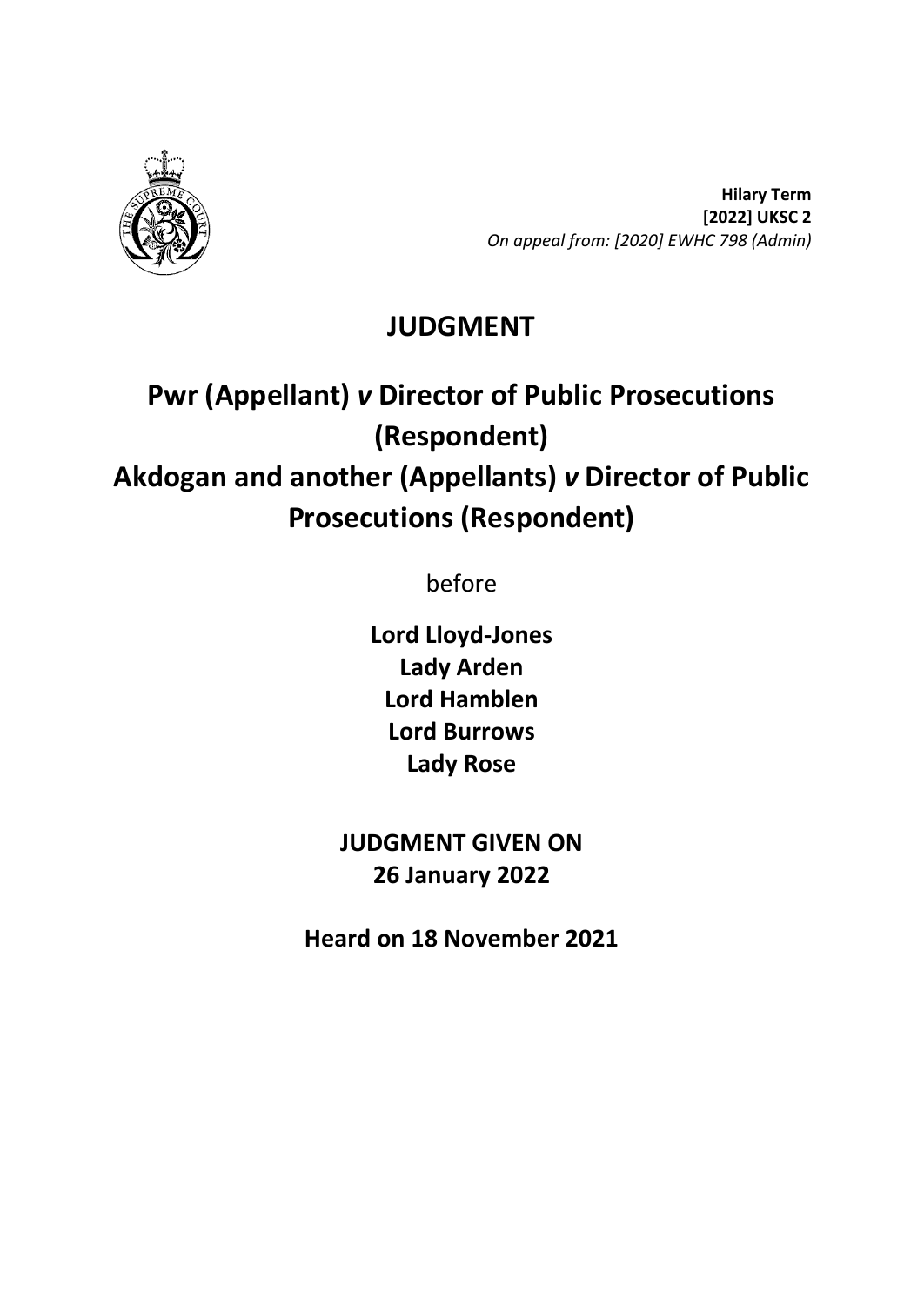*Appellants (Rahman Pwr, Ismail Akdogan and Rotinda Demir)* Joel Bennathan QC Jude Bunting (Instructed by Birnberg Peirce Ltd and Morgan Has Solicitors (Stoke Newington))

> *Respondent* Louis Mably QC Dan Pawson-Pounds (Instructed by CPS Appeals and Review Unit)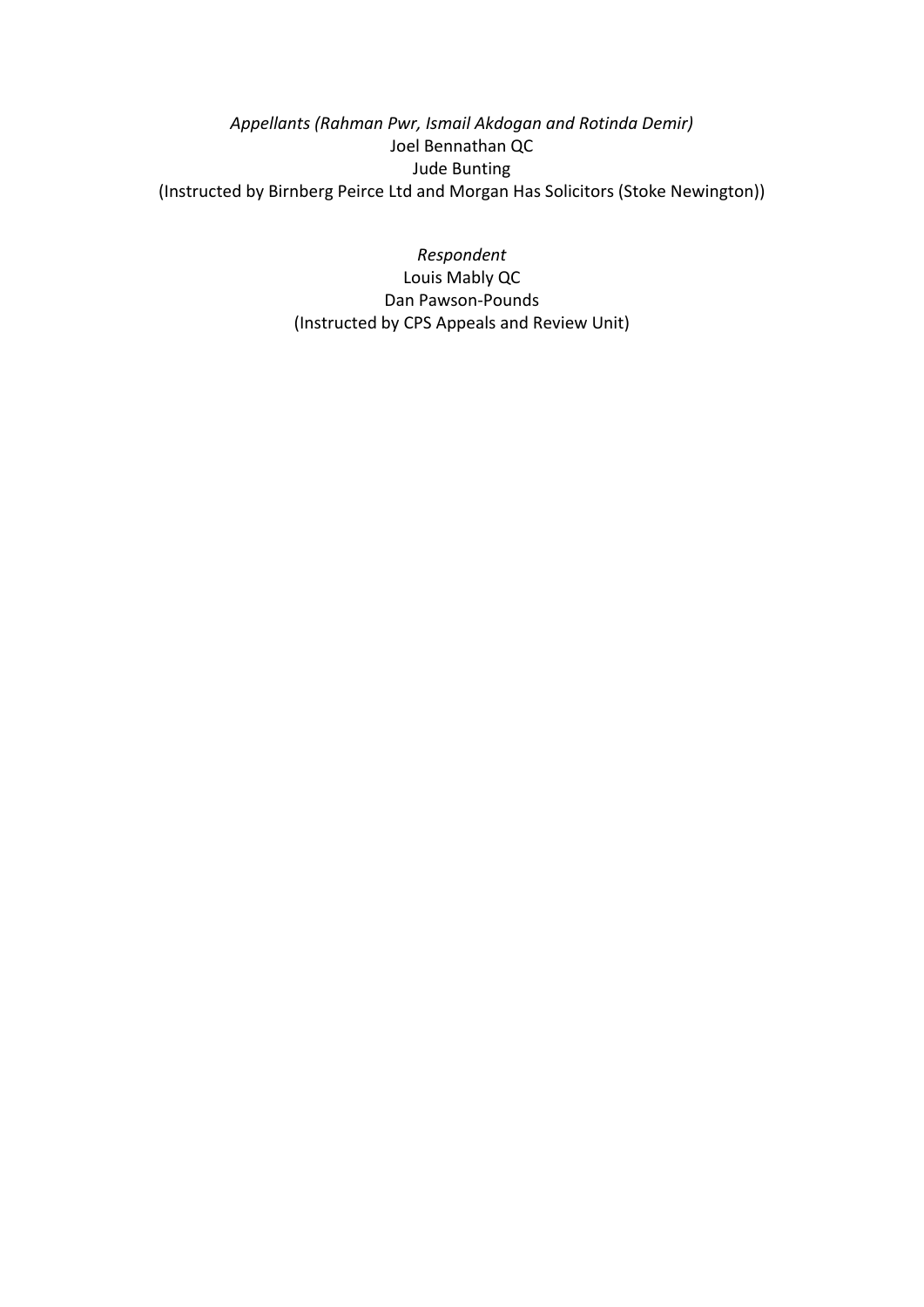## **LADY ARDEN, LORD HAMBLEN AND LORD BURROWS: (with whom Lord Lloyd-Jones and Lady Rose agree)**

## **1 Introduction**

1. This appeal concerns whether section 13 of the Terrorism Act 2000 ("the 2000 Act") creates an offence of strict liability and, if it does, whether it is incompatible with article 10 of the European Convention on Human Rights ("the Convention").

2. Section 13 provides that it is a criminal offence for a person in a public place to carry or display an article "in such a way or in such circumstances as to arouse reasonable suspicion that he is a member or supporter of a proscribed organisation". The offence is summary-only and carries a maximum sentence of six months imprisonment.

3. On 3 September 2018, the three appellants, Mr Pwr, Mr Akdogan and Mr Demir, were convicted in the Westminster Magistrates' Court of a section 13 offence for carrying a flag of the Kurdistan Workers Party (the Partiya Karkerên Kurdistanê - "the PKK"), an organisation proscribed under the 2000 Act. This occurred during a demonstration in central London on 27 January 2018 against the perceived actions of the Turkish state in Afrin, a town in north-eastern Syria. Mr Pwr and Mr Akdogan were given three-month conditional discharges. Mr Demir received an absolute discharge.

4. The appellants brought appeals against their convictions to the Crown Court which were heard on 4-6 February 2019 before HHJ Bartle QC sitting at Southwark Crown Court with two lay magistrates. At the conclusion of the prosecution case the court rejected applications of no case to answer made on the basis that under section 13 the prosecution was required but had failed to prove mens rea in relation to each appellant. The court held that section 13 was a strict liability offence.

5. In a judgment given on 8 May 2019 the Crown Court found the section 13 offences to be proved.

6. On the application of the appellants, the Crown Court stated a case by which the High Court was asked to decide two questions:

> "(1) If section 13 of the Terrorism Act 2000 creates an offence of strict liability.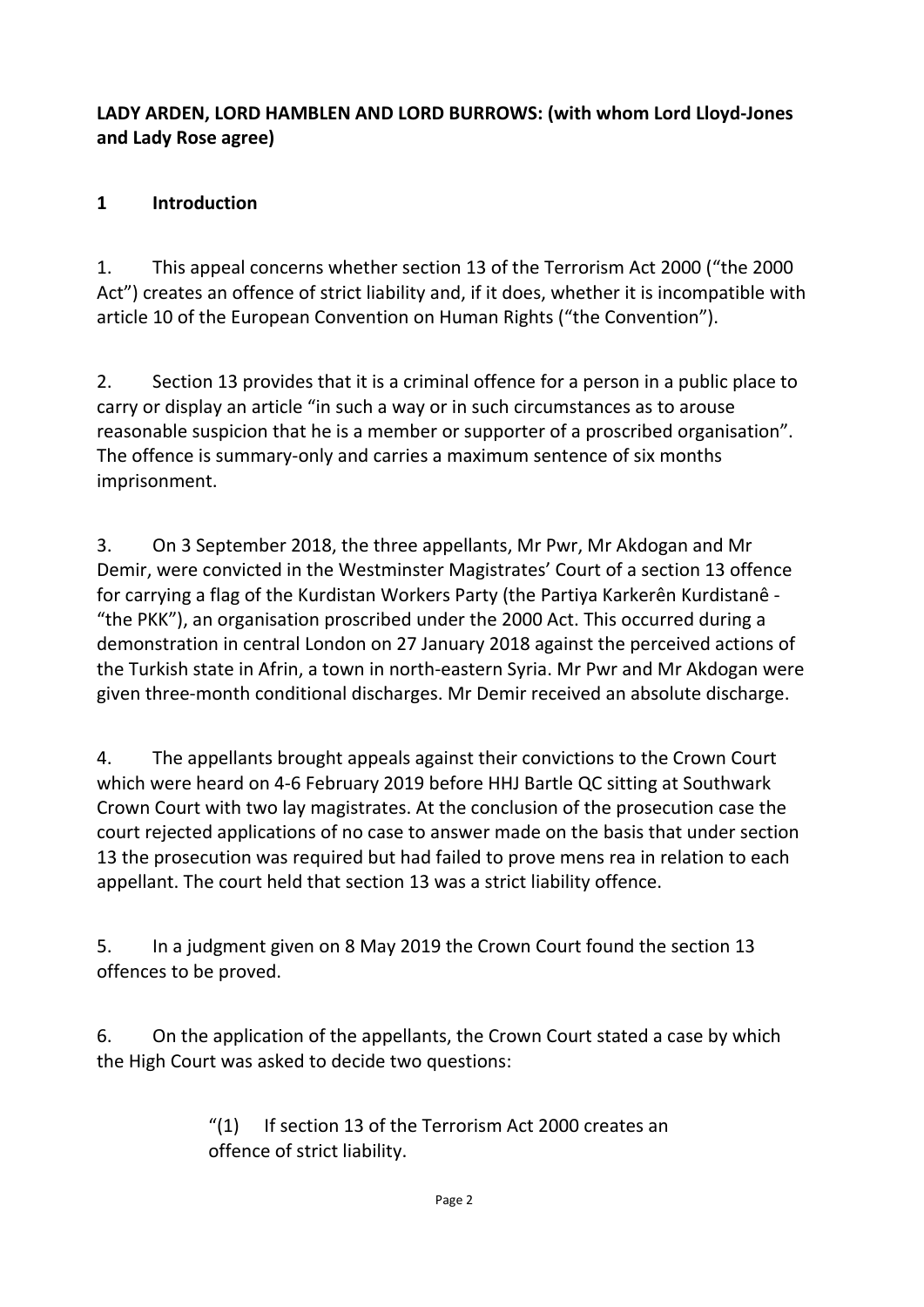(2) If section 13 of the Terrorism Act 2000 creates an offence of strict liability, is that compatible with article 10 of the European Convention on Human Rights?"

7. The appeal by way of case stated was heard by the Divisional Court on 16 January 2020. In its judgment of 3 April 2020 ([2020] EWHC 798 (Admin); [2020] 1 WLR 3623) the Divisional Court (Holroyde LJ, giving the leading judgment, with which Swift J agreed) answered both questions affirmatively and dismissed the appeals. The Divisional Court refused permission to appeal but certified the following questions as points of law of general public importance pursuant to section 1(2) of the Administration of Justice Act 1960:

> $''(1)$  Is the offence created by section 13 of the Terrorism Act 2000 an offence of strict liability?

(2) If so, is it compatible with article 10 of Schedule 1 of the Human Rights Act 1998 for the offence created by section 13 to be one of strict liability?"

8. Permission to appeal was granted by a panel of the Supreme Court on 6 November 2020.

## **2 The factual background**

9. This is fully set out in the case stated and is summarised at paras 2 to 8 of the judgment of the Divisional Court.

10. In outline, the PKK was launched in 1984. It was proscribed by the United Kingdom as a terrorist organisation in March 2001 and has remained proscribed since that date. The PKK is also defined as a terrorist organisation by (1) the European Union (since 2002), (2) the United States of America, (3) the Netherlands, (4) Spain, (5) Austria, (6) Germany, (7) Canada), (8) Australia, (9) New Zealand, and (10) Turkey.

11. The three appellants took part in a demonstration in central London on 27 January 2018 against the perceived actions of the Turkish state. The protesters assembled at around 12.30 outside the BBC at Langham Place. An assembly of flags was present while speeches were given before the march set off. The march proceeded down Regent Street to Piccadilly Circus and then on to Whitehall where the protest continued outside Downing Street.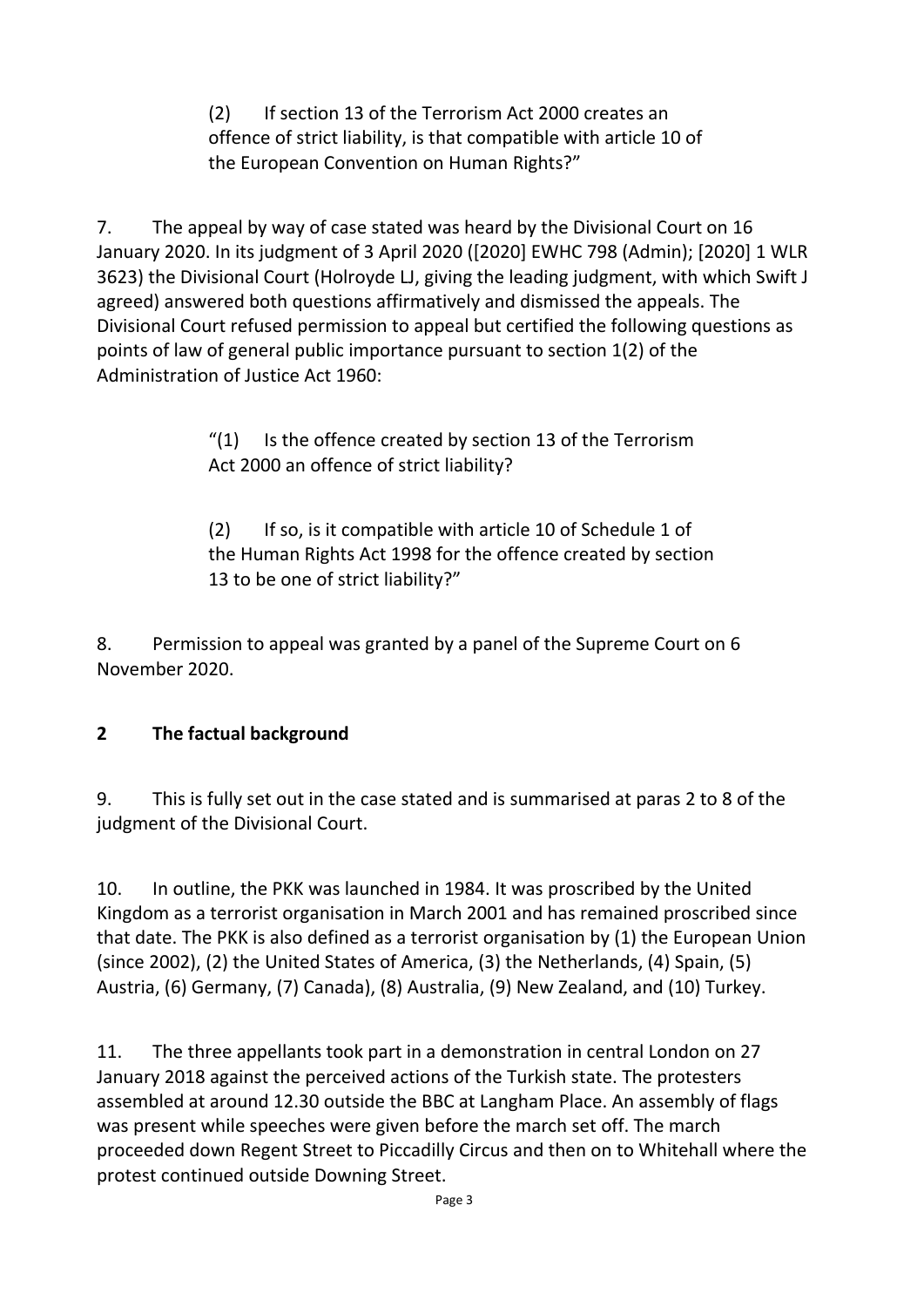12. The evidence of PS Rooney was that: (1) he had been briefed about PKK flags; (2) he saw Mr Pwr and Mr Akdogan carrying a flag and considered each was showing support by carrying a PKK flag; (3) he heard the chanting: "We are PKK, we are PKK"; (4) neither Mr Pwr nor Mr Akdogan were involved in the chanting; (5) Mr Pwr was compliant when stopped; members of the march assisted as Mr Pwr did not speak English; (6) Mr Pwr did not say anything in support of the PKK; and (7) Mr Demir was stopped after the march.

13. The evidence of PC Bray was that: (1) he had attended a briefing before the march on the police role as evidence gatherers, looking for people with PKK flags; and (2) he saw Mr Demir and his view was that he was supporting the PKK by waving the flag.

14. Evidence was also given by Michael Stephens, an expert from the Royal United Services Institute. His evidence was that: (1) the flags which each defendant was carrying was a PKK flag which it adopted as its flag in 2005; (2) there are two versions of the flag; (3) there is no ambiguity in the organisations represented by the PKK flag; (4) the vast majority of observers of a Turkish / Kurdish background would recognise these flags as those of the PKK and know that this had been designated as a terrorist organisation; this would be particularly true of those politically aware enough to attend rallies of this nature; (5) given the plethora of political parties with three letter acronyms that exist in the Kurdish political space, Kurdish political parties make themselves more readily identifiable by the symbols and flags they adopt; as such, the adoption of flags and pictures of ideological forbears is central to the expression of political loyalty in Kurdistan; (6) many attendees at demonstrations of this type have chosen not to fly such flags; and (7) those at a march can express their sympathy by using flags which are not PKK flags.

15. The Crown Court was sure that each appellant carried a flag in such a way or in such circumstances as to arouse reasonable suspicion that he was a member or supporter of the PKK for the following reasons:

> "First, each defendant was carrying the same PKK flag for a prolonged period: (1) Mr Pwr for over two hours, from 12:54 (Langham Place) to 14:55 (Piccadilly Circus), via Regent Street (14:34 and 14:42); (2) Mr Akdogan for over two hours, from 13:23 at the earliest (Langham Place) to some time before his arrest at 16:32; (3) Mr Demir was holding the flag aloft in Whitehall for a continuous period of at least five minutes (between 15:43 and 15:48).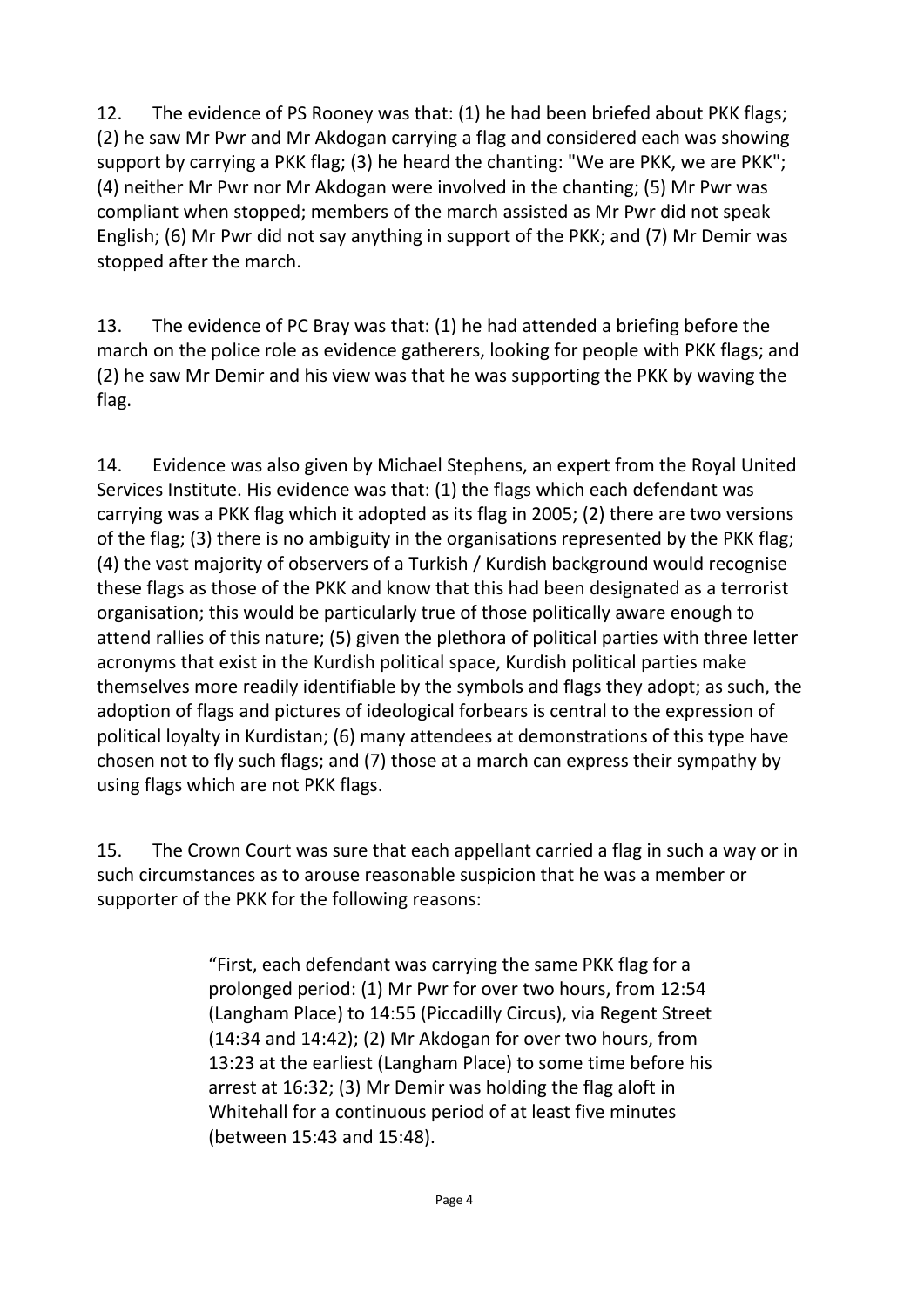Second, in respect of all three defendants: (1) He was part of a highly visible demonstration in central London; (2) The flag he was carrying was unfurled, held aloft and, on occasion, waved; in the case of Mr Demir, vigorously at 10:24, 12:20 and 13:20 of the timeline; (3) The flag that each was carrying was different from the vast majority of other flags at the rally.

Third, all three defendants looked up at the flag that he was carrying at the following times in the timeline: (1) Mr Pwr at 02:12, 02:44 and 03:14; (2) Mr Akdogan at 06:15, 06:27, 07:24 and 08:06; (3) Mr Demir at 10:32, 10:38, 10:44 and 10:59.

Fourth, as to Mr Pwr, (1) At 12.20, he took a 'selfie' image of himself carrying the flag, with the rally in the background; (2) His body language throughout the footage demonstrated pride in holding the flag; (3) At 01.33 he made a 'V' for victory gesture whilst carrying a PKK flag.

Fifth, the most natural and likely reason for a person to display a flag at a public rally is to demonstrate support for the organisation represented by that flag, and any objective, informed and reasonable bystander witnessing the conduct of the three defendants would have had a reasonable suspicion that he was a member or supporter of that organisation."

16. Consistent with the dismissal of the submissions of no case to answer, the Crown Court made no findings as to: (1) whether the appellants knew what the flags were; or (2) what their intention had been in carrying them.

## **3 The legislative framework**

17. Section 13 is contained within Part II of the 2000 Act (sections 3-13), under the heading "Proscribed Organisations". Sections 3-10 make provision for a scheme of proscription in relation to organisations concerned in terrorism. Sections 11-13 create offences in relation to such organisations. The offences under sections 11 and 12 are indictable and, at the relevant time, carried a maximum term of imprisonment of ten years (subsequently increased, for offences committed after 29 June 2021, to 14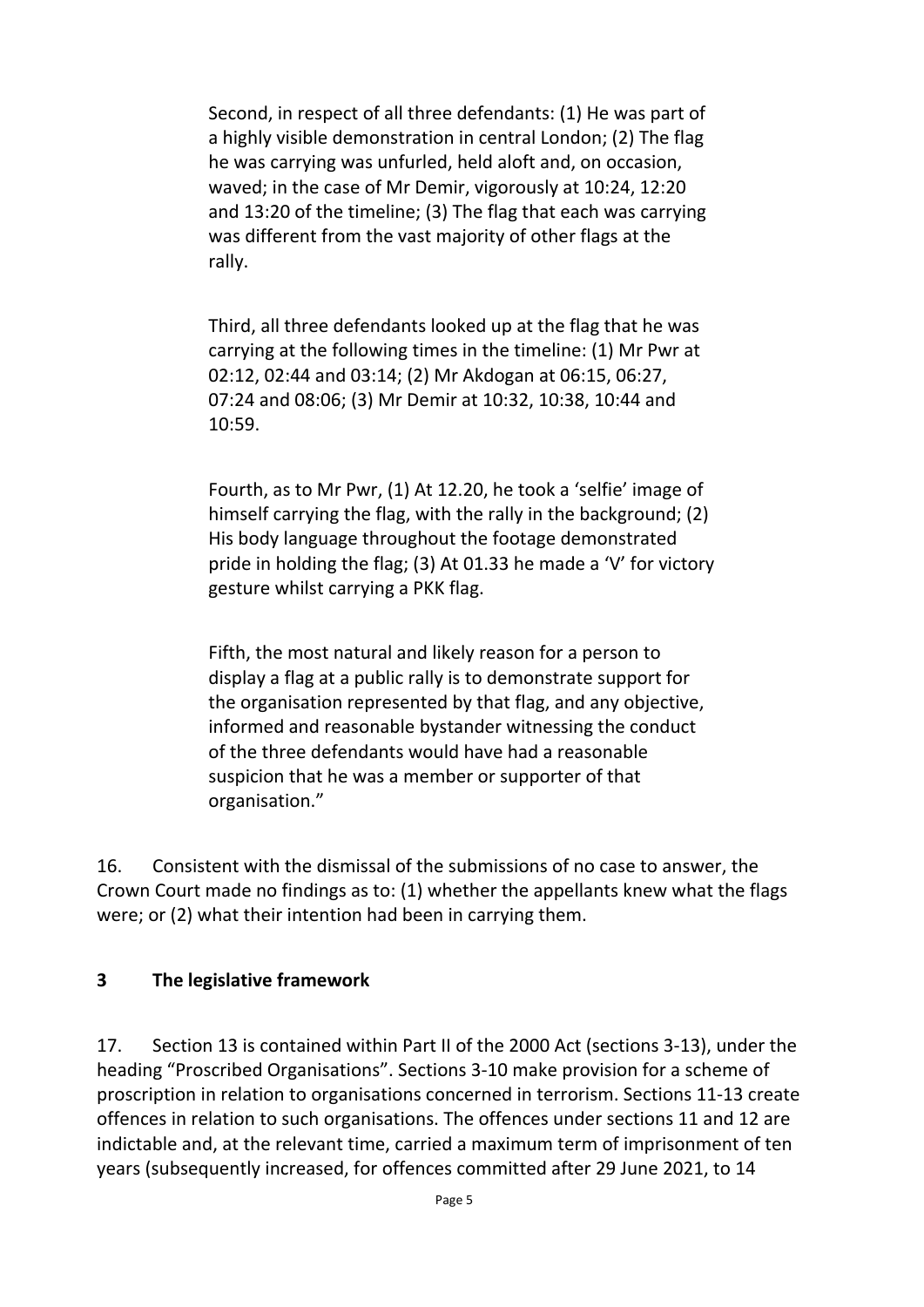years). The offences under section 13 are summary only with a maximum term of imprisonment of six months.

## 18. Section 11(1)-(2) provides:

#### "**11. Membership**

(1) A person commits an offence if he belongs or professes to belong to a proscribed organisation.

(2) It is a defence for a person charged with an offence under subsection (1) to prove - (a) that the organisation was not proscribed on the last (or only) occasion on which he became a member or began to profess to be a member, and (b) that he has not taken part in the activities of the organisation at any time while it was proscribed."

19. At the material time, section 12(1)-(4) provided:

#### "**12. Support**

(1) A person commits an offence if - (a) he invites support for a proscribed organisation, and (b) the support is not, or is not restricted to, the provision of money or other property (within the meaning of section 15).

(2) A person commits an offence if he arranges, manages or assists in arranging or managing a meeting which he knows is - (a) to support a proscribed organisation, (b) to further the activities of a proscribed organisation, or (c) to be addressed by a person who belongs or professes to belong to a proscribed organisation.

(3) A person commits an offence if he addresses a meeting and the purpose of his address is to encourage support for a proscribed organisation or to further its activities.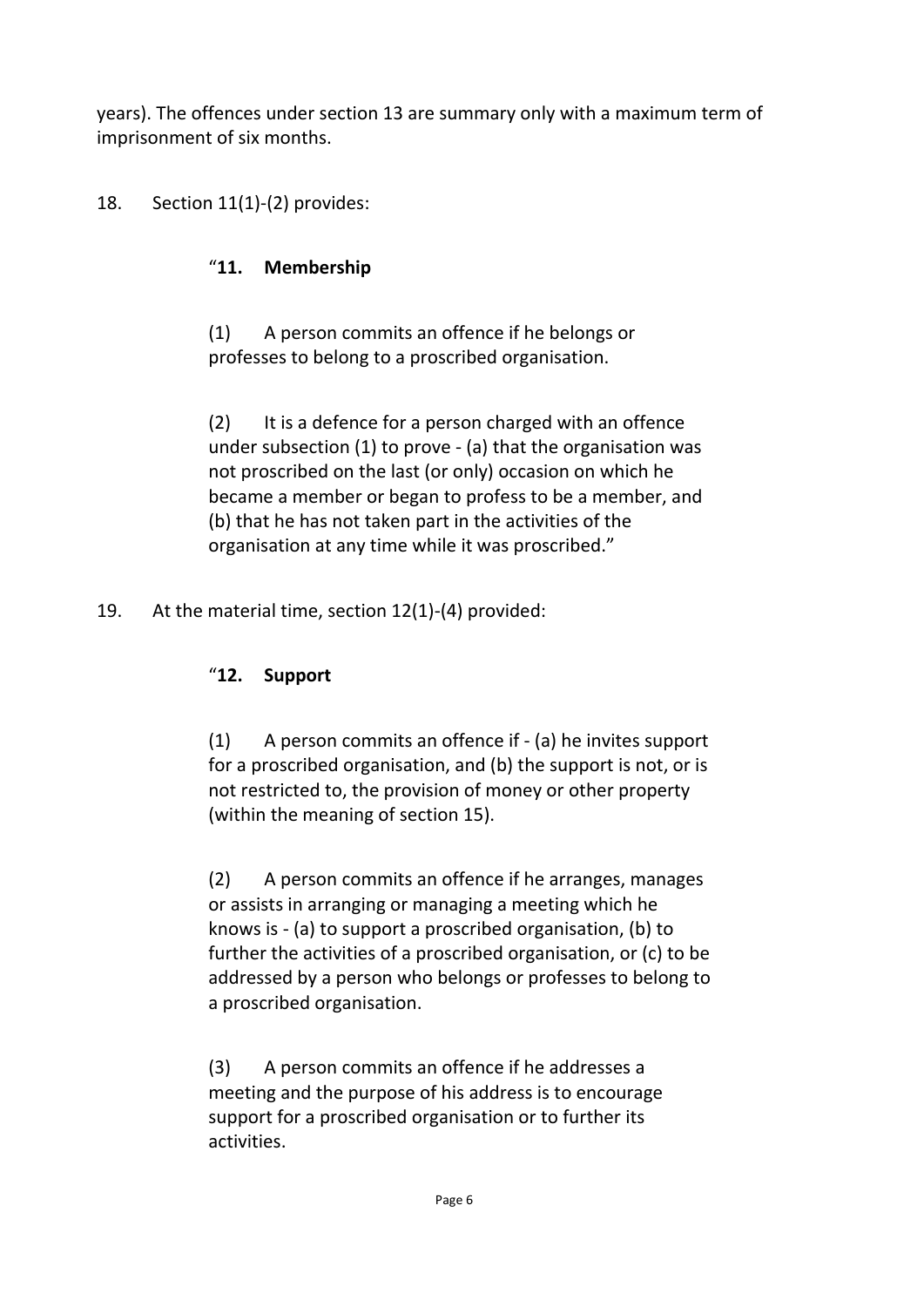(4) Where a person is charged with an offence under subsection (2)(c) in respect of a private meeting it is a defence for him to prove that he had no reasonable cause to believe that the address mentioned in subsection (2)(c) would support a proscribed organisation or further its activities."

The cross-reference to section 15 in section 12(1)(b) is to the separate offence of fundraising for the purposes of terrorism.

20. Section 13(1) provides:

#### "**13. Uniform**

- (1) A person in a public place commits an offence if he
	- (a) wears an item of clothing, or
	- (b) wears, carries or displays an article,

in such a way or in such circumstances as to arouse reasonable suspicion that he is a member or supporter of a proscribed organisation."

21. With effect from 12 April 2019, section 13 was amended by the Counter-Terrorism and Border Security Act 2019. The amendments did not alter subsection (1) but included the insertion of new subsections (1A) and (1B):

> "(1A) A person commits an offence if the person publishes an image of -

- (a) an item of clothing, or
- (b) any other article,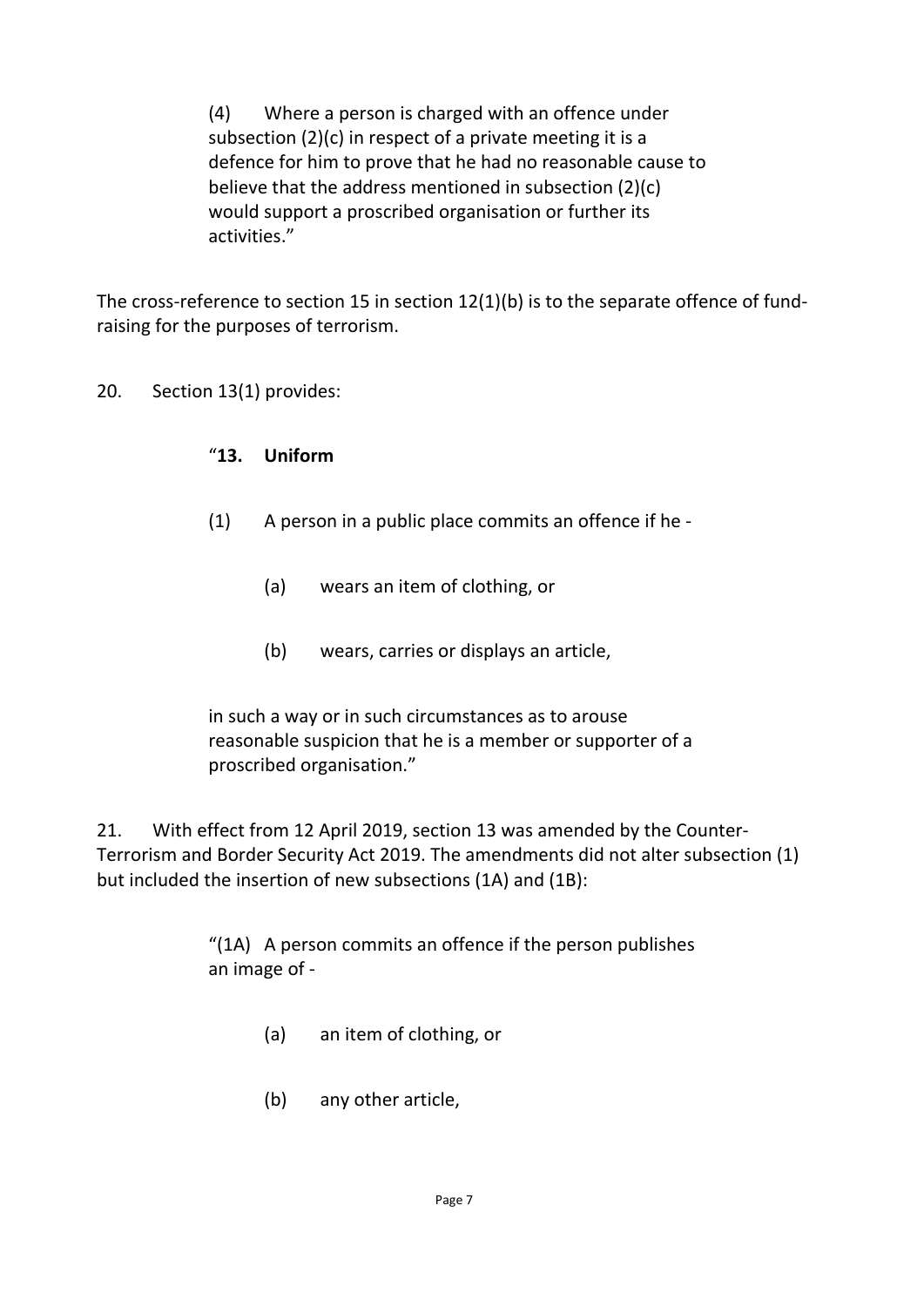in such a way or in such circumstances as to arouse reasonable suspicion that the person is a member or supporter of a proscribed organisation.

(1B) In subsection (1A) the reference to an image is a reference to a still or moving image (produced by any means)."

22. At the same time section 12 was amended by adding a new subsection (1A):

"(1A) A person commits an offence if the person -

(a) expresses an opinion or belief that is supportive of a proscribed organisation, and

(b) in doing so is reckless as to whether a person to whom the expression is directed will be encouraged to support a proscribed organisation."

23. Having set out the offences under Part II of the 2000 Act, it is also helpful to set out here the definition of terrorism in section 1 of the 2000 Act.

#### "**1. Terrorism: interpretation**

(1) In this Act '*terrorism*' means the use or threat of action where -

(a) the action falls within subsection (2),

(b) the use or threat is designed to influence the government or an international governmental organisation or to intimidate the public or a section of the public, and

(c) the use or threat is made for the purpose of advancing a political, religious, racial or ideological cause.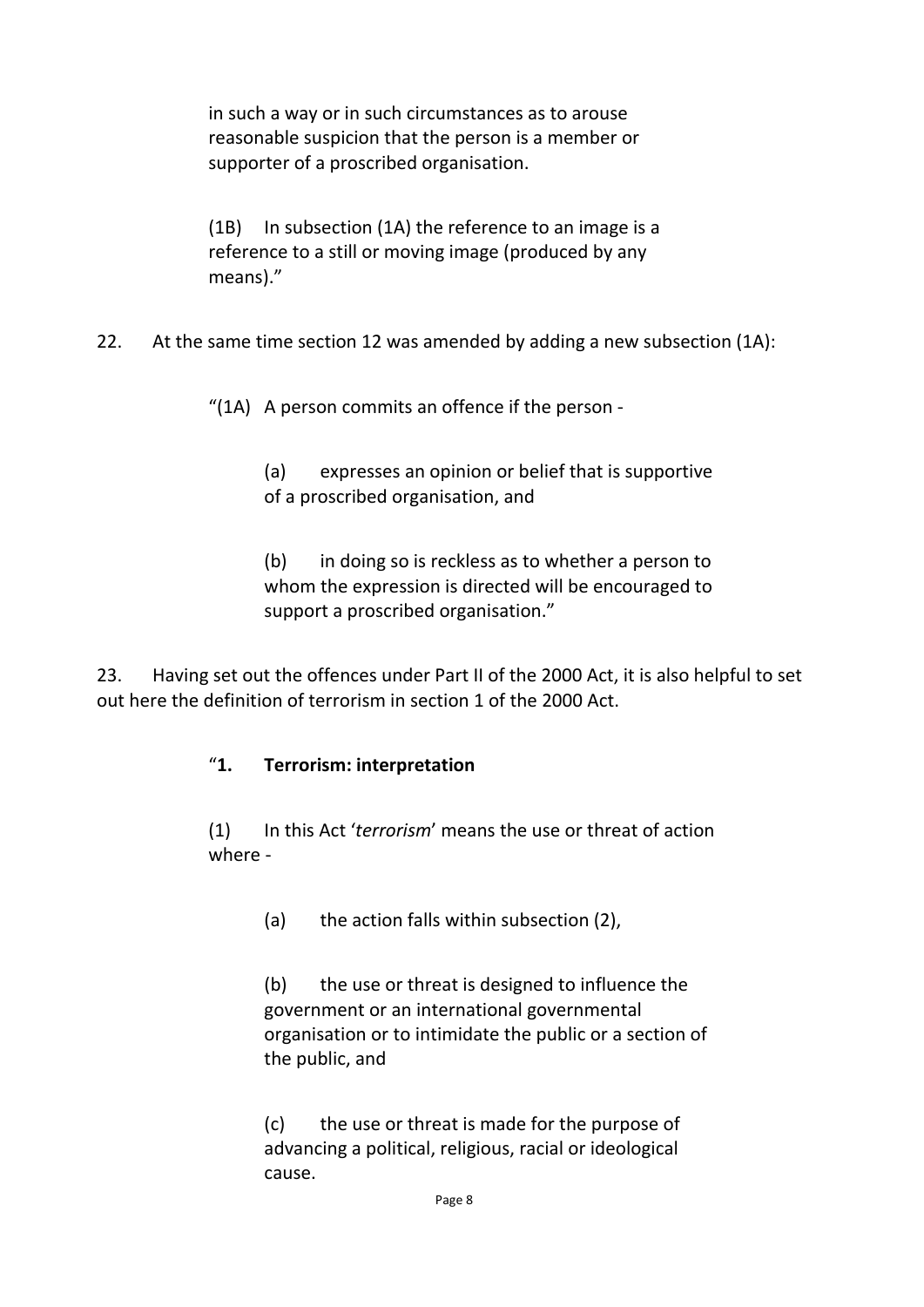(2) Action falls within this subsection if it -

(a) involves serious violence against a person,

(b) involves serious damage to property,

(c) endangers a person's life, other than that of the person committing the action,

(d) creates a serious risk to the health or safety of the public or a section of the public, or

(e) is designed seriously to interfere with or seriously to disrupt an electronic system.

(3) The use or threat of action falling within subsection (2) which involves the use of firearms or explosives is terrorism whether or not subsection (1)(b) is satisfied.

(4) In this section -

(a) '*action*' includes action outside the United Kingdom,

(b) a reference to any person or to property is a reference to any person, or to property, wherever situated,

(c) a reference to the public includes a reference to the public of a country other than the United Kingdom, and

(d) '*the government*' means the government of the United Kingdom, of a part of the United Kingdom or of a country other than the United Kingdom.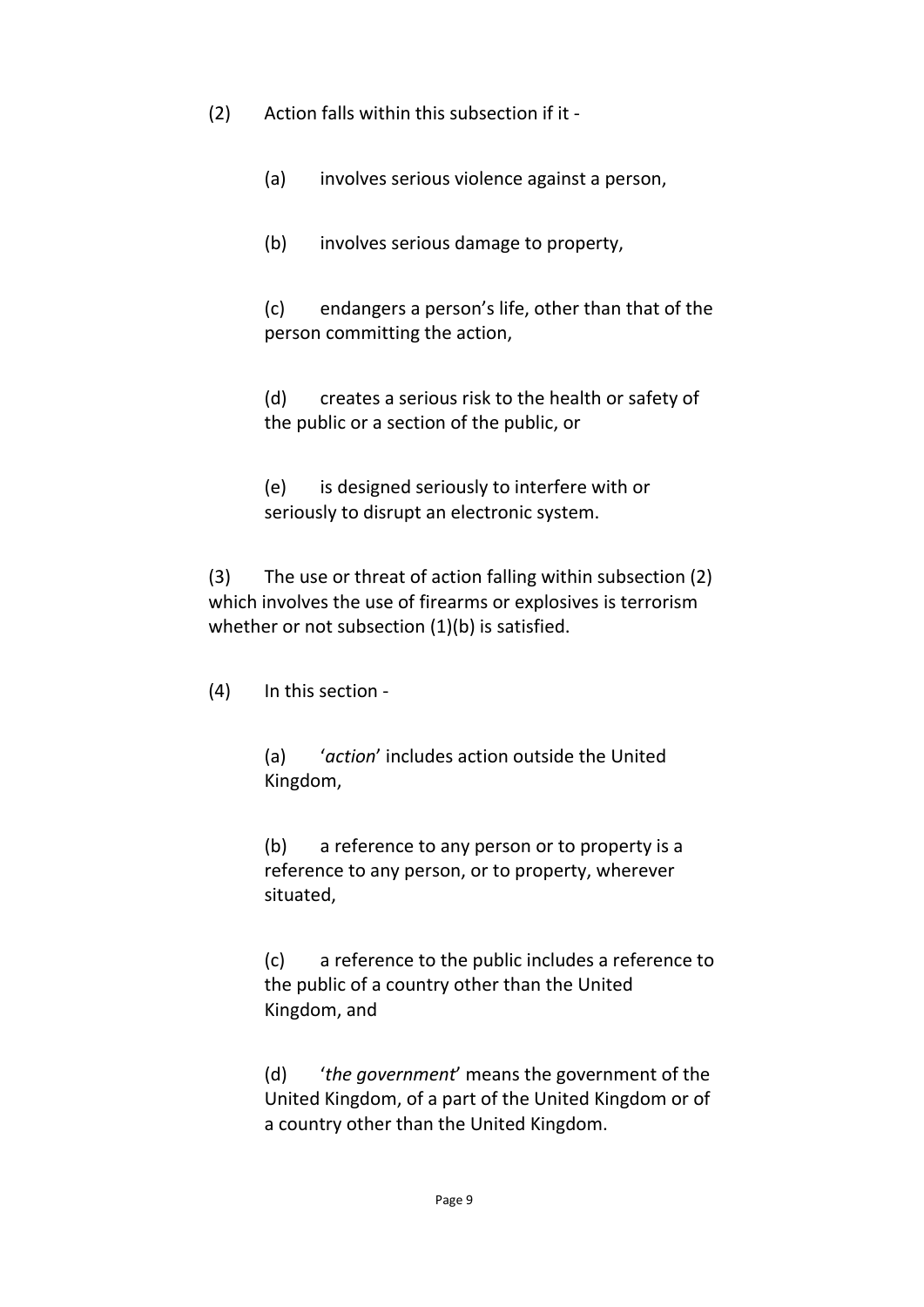(5) In this Act a reference to action taken for the purposes of terrorism includes a reference to action taken for the benefit of a proscribed organisation."

24. Article 10 of the Convention, incorporated into English law by section 1 of the Human Rights Act 1998 ("HRA") as article 10 of Schedule 1 of the HRA, provides:

> "1. Everyone has the right to freedom of expression. This right shall include freedom to hold opinions and to receive and impart information and ideas without interference by public authority and regardless of frontiers. This article shall not prevent States from requiring the licensing of broadcasting, television or cinema enterprises.

2. The exercise of these freedoms, since it carries with it duties and responsibilities, may be subject to such formalities, conditions, restrictions or penalties as are prescribed by law and are necessary in a democratic society, in the interests of national security, territorial integrity or public safety, for the prevention of disorder or crime, for the protection of health or morals, for the protection of the reputation or rights of others, for preventing the disclosure of information received in confidence, or for maintaining the authority and impartiality of the judiciary."

## **4 Issue 1: Is the offence created by section 13 of the 2000 Act an offence of strict liability?**

## **(1) Introduction**

25. Counsel for the appellants, Joel Bennathan QC, submitted that, applying the strong common law presumption of mens rea, section 13(1) is not an offence of strict liability.

26. Before we turn to consider the law on the presumption of mens rea, it is important to emphasise, and is common ground between the parties, that a limited mental element is indisputably required under section 13(1) in the sense that the defendant must know that he or she is wearing or carrying or displaying the relevant article. On the facts of this case, each defendant had to know that he was carrying or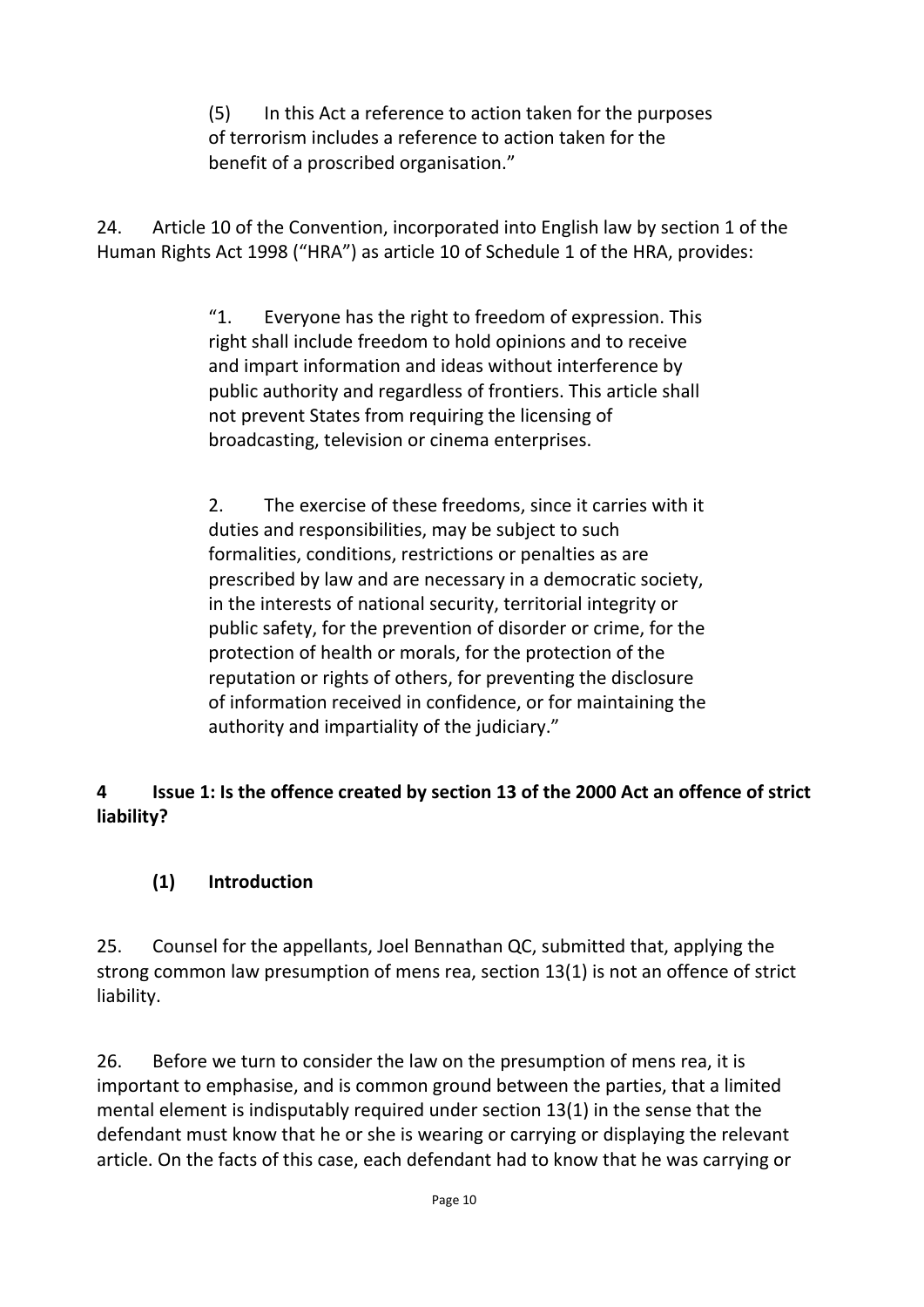displaying a flag. Put another way, the carrying or displaying of the flag had to be deliberate and not inadvertent. If a person were to stick a flag into or onto a defendant's backpack without the defendant's knowledge, so that the defendant is carrying or displaying the flag without knowing that he or she is doing so, the defendant would not be guilty of the offence. The words "wears, carries or displays" necessarily import knowledge of that limited kind.

## **(2) The law on the presumption of mens rea**

27. The frequently cited leading case on strict liability and the presumption of mens rea is *Sweet v Parsley* [1970] AC 132. The defendant had been convicted of the offence, under section 5 of the Dangerous Drugs Act 1965, of managing premises used for the purpose of smoking cannabis. The defendant did not know that the house, which she was sub-letting to tenants, was being used for smoking cannabis. It was held that her conviction should be quashed because the offence was not one of strict liability. Lord Reid explained, at p 148, that there was a presumption of mens rea:

> "Our first duty is to consider the words of the Act: if they show a clear intention to create an absolute offence that is an end of the matter. But such cases are very rare. Sometimes the words of the section which creates a particular offence make it clear that mens rea is required in one form or another. Such cases are quite frequent. But in a very large number of cases there is no clear indication either way. In such cases there has for centuries been a presumption that Parliament did not intend to make criminals of persons who were in no way blameworthy in what they did. That means that whenever a section is silent as to mens rea there is a presumption that, in order to give effect to the will of Parliament, we must read in words appropriate to require mens rea."

28. In *B (A Minor) v Director of Public Prosecutions* [2000] 2 AC 428, the question was whether section 1(1) of the Indecency with Children Act 1960 is one of strict liability as far as the age element is concerned. That subsection makes it an offence to commit an act of gross indecency with or towards a child under the age of 14 or to incite a child under that age to such an act. On the facts, the defendant, aged 15, had repeatedly requested a 13-year-old girl sitting next to him on the bus to perform oral sex on him. She had refused to do so. It was held by the House of Lords that, although the statute was silent as to the required mental element required for the offence, the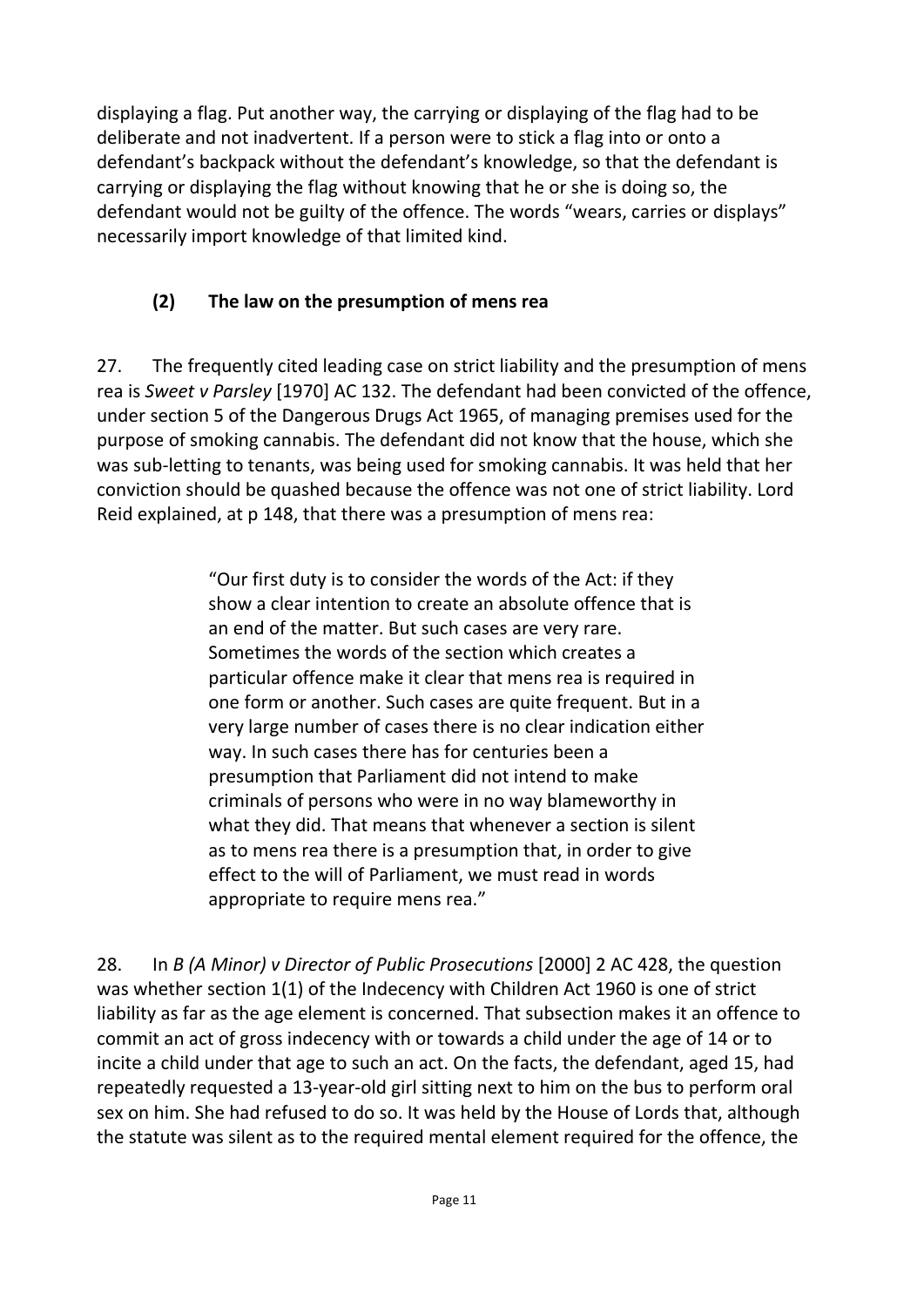defendant was not guilty of the offence if he honestly believed that the girl was over the age of 14.

29. In his leading speech, Lord Nicholls (with whom Lord Irvine LC and Lord Mackay agreed) explained that it is well established - as shown by *Sweet v Parsley* [1970] AC 132 - that, where a statute laying down a criminal offence is silent on the relevant mental element, the starting point in interpreting the statute is that there is a common law presumption of mens rea. Moreover, that presumption is a strong one so that it will only be rebutted by express words or by necessary implication. In a helpful passage, Lord Nicholls said at pp 463-464:

> "In section 1(1) of the Act of 1960 Parliament has not expressly negatived the need for a mental element in respect of the age element of the offence. The question, therefore, is whether, although not expressly negatived, the need for a mental element is negatived by necessary implication. 'Necessary implication' connotes an implication which is compellingly clear. Such an implication may be found in the language used, the nature of the offence, the mischief sought to be prevented and any other circumstances which may assist in determining what intention is properly to be attributed to Parliament when creating the offence."

30. It is of interest to note that, in his concurring speech, Lord Steyn, at p 470, explained that the presumption of mens rea is an illustration of the principle of legality and that it is because one is dealing with a fundamental or constitutional right that the presumption is rebutted only by express words or necessary implication.

31. More recently, in *R v Lane* [2018] UKSC 36; [2018] 1 WLR 3647, the Supreme Court discussed the presumption of mens rea in the context of interpreting section 17 of the Terrorism Act 2000. The question was whether, when the defendants sent money abroad, they had "reasonable cause to suspect" that it would or might be used for the purposes of terrorism. It was held that this was clearly imposing an objective and not a subjective requirement so that it was not open to the courts to interpret the provision as requiring that the defendants actually suspected that the money would be used for terrorism. Lord Hughes (with whom Lady Hale, Lord Burnett, Lord Hodge and Lord Mance agreed) said the following at para 9:

> "Whilst the principle [ie the presumption of mens rea] is not in doubt, and is of great importance in the approach to the construction of criminal statutes, it remains a principle of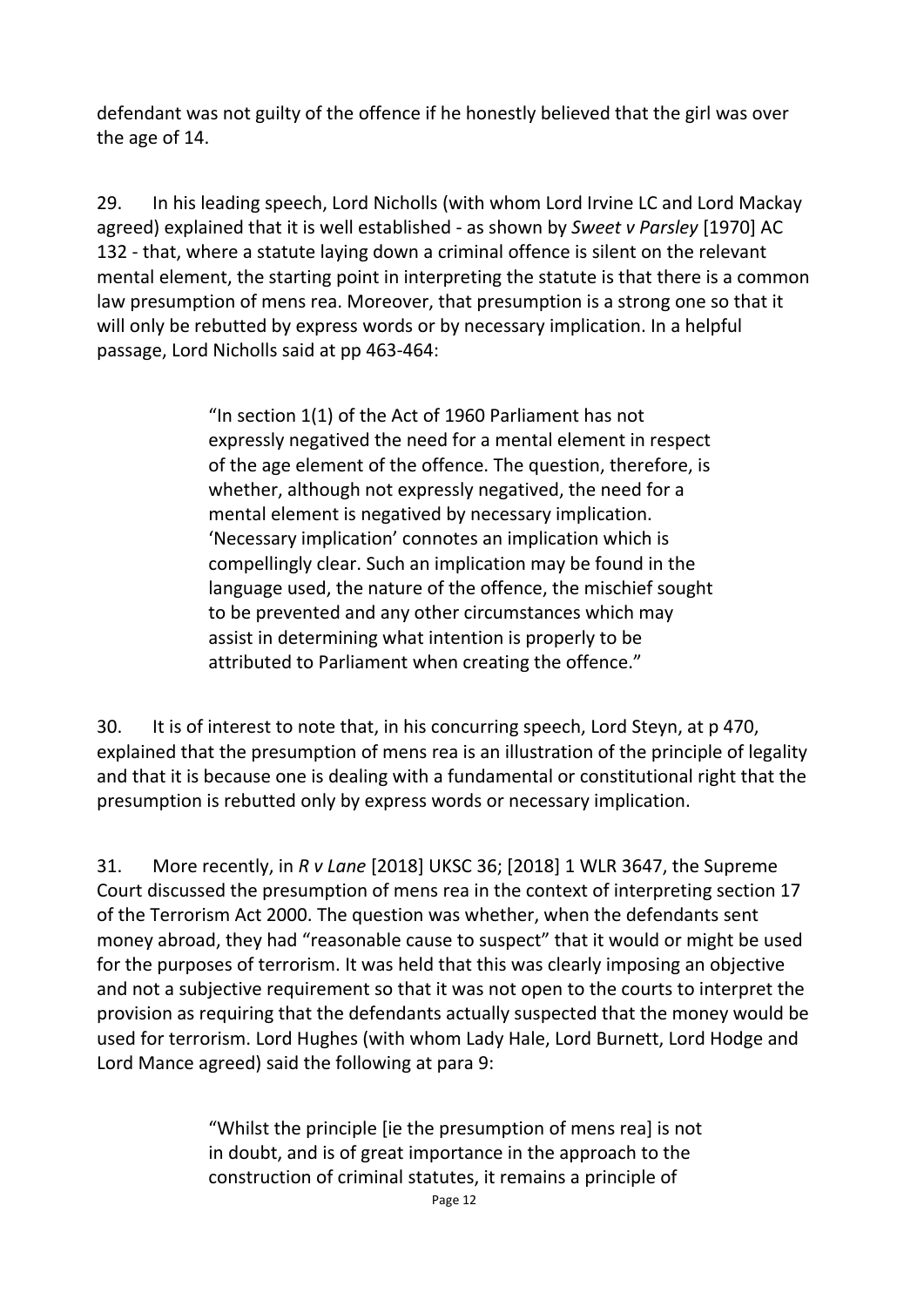statutory construction. Its importance lies in ensuring that a need for mens rea is not inadvertently, silently, or ambiguously removed from the ingredients of a statutory offence. But it is not a power in the court to substitute for the plain words used by Parliament a different provision, on the grounds that it would, if itself drafting the definition of the offence, have done so differently by providing for an element, or a greater element, of mens rea. The principle of parliamentary sovereignty demands no less. Lord Reid [in *Sweet v Parsley*] was at pains to observe that the presumption applies where the statute is silent as to mens rea, and that the first duty of the court is to consider the words of the statute."

32. Lord Hughes was clearly correct to clarify that the presumption of mens rea is a principle of statutory interpretation, but we agree with the thrust of Mr Bennathan's submission that that passage should not be read as, in any sense, casting doubt on the strength of the presumption of mens rea or on what was said by the House of Lords in *B v Director of Public Prosecutions*.

33. More recently still, the Privy Council in *Nurse v Republic of Trinidad and Tobago*  [2019] UKPC 43; [2021] AC 1 accepted that the presumption is a strong one. Nevertheless, it was there held that the presumption was rebutted so that the offences in question (making a false customs declaration, importing prohibited goods, and importing goods that did not correspond with a customs declaration) were offences of strict liability. It was therefore unnecessary for the prosecution to prove that the defendants knew the nature of the goods inside the relevant containers. Lady Arden giving the judgment of the Board (Lord Kerr, Lord Carnwath, Lord Lloyd-Jones, Lady Arden and Lord Kitchin) said at para 24:

> "[T]here is a high hurdle to be overcome by the prosecution when it asserts that an offence is one of strict liability that does not require a mental element in relation to any particular ingredient of the actus reus. It must rebut the presumption that mens rea is required, and so clear words will be needed. But the presumption enunciated in *Sweet v Parsley* [1970] AC 132 is nonetheless one that can be rebutted."

And later Lady Arden said at para 38: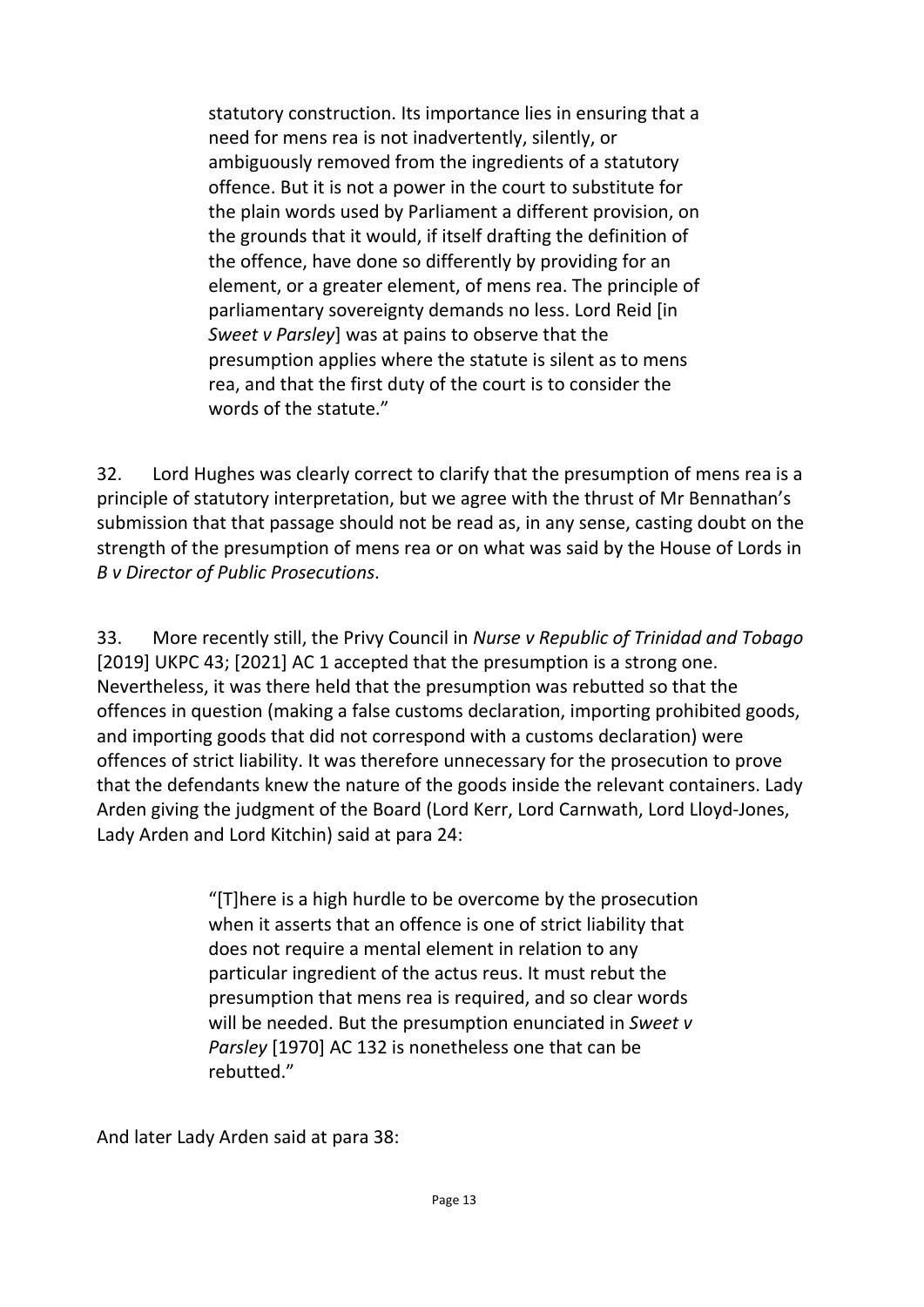"[T]he presumption that Parliament intended that offences should require mens rea in relation to each element of the offence is a strong one."

34. In the light of these authorities, and especially Lord Nicholls' analysis in *B v Director of Public Prosecutions*, the correct approach to determining whether section 13(1) is an offence of strict liability, given that the section is silent as to the mens rea, is to examine whether the strong presumption of mens rea is rebutted expressly or by necessary implication. Necessary implication is an implication that is compellingly clear. Whether that is so turns on the words used in the light of their context and the purpose (or mischief) of the provision in question.

35. In our view, as explained in detail below, examination of the words, context and purpose of section 13(1) leads inexorably to the conclusion that the presumption of mens rea is rebutted and that the offence is therefore one of strict liability.

## **(3) Why is the presumption of mens rea rebutted?**

## *(i) The words used: arousing reasonable suspicion*

36. Looking first and foremost at the words used, we consider that the objective formulation of the offence - arousing "reasonable suspicion" - indicates that there is no requirement of mens rea. As Louis Mably QC, counsel for the respondent, expressed it, there is difficulty marrying a subjective requirement, such as knowledge or intention, with the objective requirement of arousing "reasonable suspicion".

37. That difficulty was reflected in the immense difficulty that Mr Bennathan had in formulating the appropriate mens rea. His primary submission was that one should read into the offence "knowingly" so that the relevant words would read "so as to *knowingly* arouse reasonable suspicion". That, however, makes little sense because whether reasonable suspicion is aroused may be said to be outside the control of the defendant so that it would be odd to require that the defendant knows that he or she is arousing that suspicion. Mr Bennathan submitted, alternatively, that the appropriate mens rea was an intention to express support for a proscribed organisation (and it was put in a similar way by the defendants in the Divisional Court: see Holroyde LJ's judgment at para 39). But if one is going so far as to require such an intention, why would it be necessary to add that the carrying or displaying of the article must arouse reasonable suspicion that he is a supporter of a proscribed organisation? The carrying or displaying of the supportive article with the intention to express support for the proscribed organisation would surely be sufficient.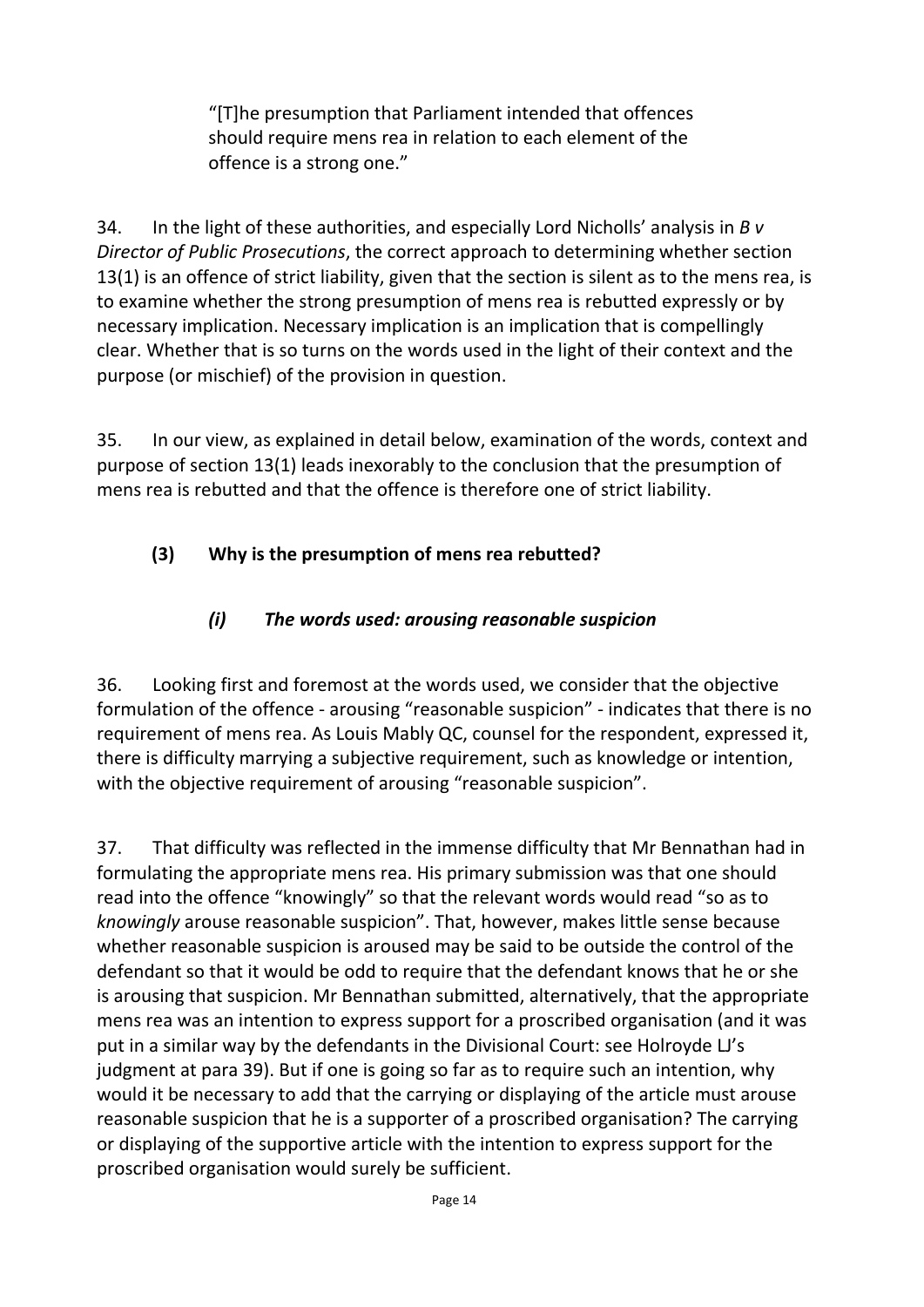38. We would add in similar vein that, if one instead thought that the relevant mens rea might be the intention to arouse reasonable suspicion, that too would be problematic. There would seem to be no point in the suspicion having to be reasonable if there was an intention to arouse suspicion.

39. Mr Bennathan further submitted that the defendant would have to know that the organisation in question was a proscribed organisation. On these facts, the prosecution would therefore have to prove that the defendant knew that the PKK was a proscribed organisation under English law. There are at least two problems with that submission. First, it appears to run counter to the principle that ignorance of the law is no excuse. If Mr Bennathan were correct, it would be a defence that a defendant did not know that, as a matter of law, the PKK was a proscribed organisation. Secondly, it would render the provision a virtual dead letter because it would be very difficult for the prosecution to prove a defendant's knowledge of such matters. We would add for completeness that in *R v Choudhury* [2016] EWCA Crim 61; [2018] 1 WLR 695, which dealt with the offence in section 12(1) of the Terrorism Act 2000 of inviting support for a proscribed organisation, it was common ground that, while inviting support did require knowledge that one was inviting support for the proscribed organisation, there was no requirement of knowledge that the organisation was proscribed (see at paras 4-5 and 48).

40. Mr Bennathan argued that it was the role of this court to articulate an appropriate mens rea and that he was merely making suggestions as to possibilities so as to try to assist the court. We accept, of course, that it is the role of the court to interpret correctly what Parliament has enacted. But it is not the role of the court, in applying the law on the presumption of mens rea, to rewrite the statute, still less to do so in a way that contradicts the express words used. We also regard it as falling outside the judicial role for this court to accept Mr Bennathan's invitation to embark on a speculative exercise to divine what Parliament may have intended as mens rea.

41. We come back to the crucial point that the words used, arousing "reasonable suspicion", which impose an objective standard, do not readily lend themselves to the importation of a subjective requirement of mens rea. We therefore agree with what Holroyde LJ said in the Divisional Court at para 50: "the language of section 13 is … entirely clear and unambiguous … nothing in the section requires any knowledge on the part of the wearer [or carrier] of the import of the item or article, or of its capacity to arouse the requisite suspicion."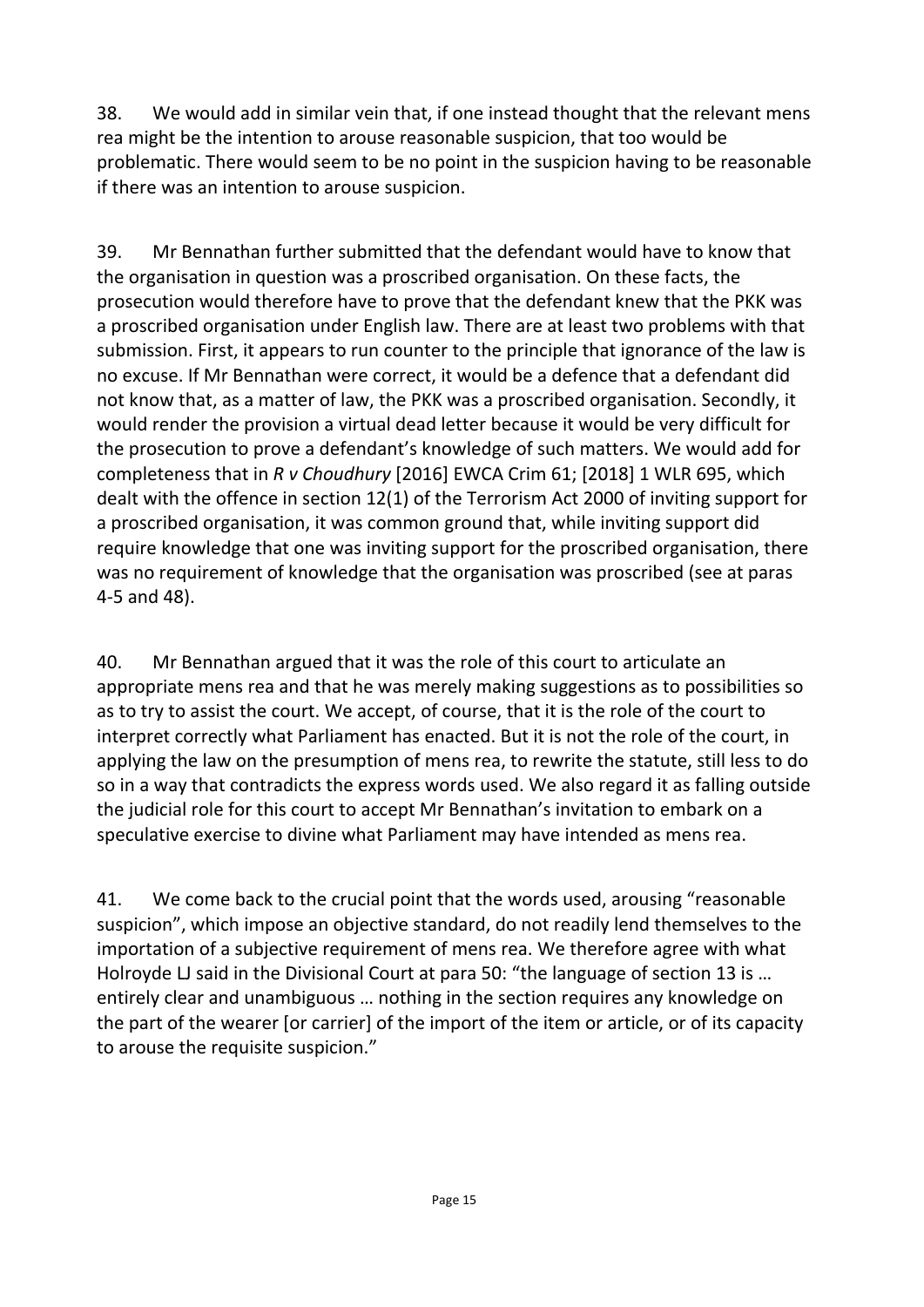## *(ii) Context*

42. Section 13 is one of three sections in the Terrorism Act 2000 (the other two being sections 11 and 12) which lay down offences concerned with proscribed organisations. Under section 3, the power to list an organisation as a proscribed organisation lies with the Secretary of State who may exercise the power only if he or she believes that the organisation is concerned with terrorism. Terrorism for these purposes is defined in section 1 of the 2000 Act.

43. It is clear from the words of section 11(1) and section 12(1)-(3) that the offences in those sections are not offences of strict liability. They require mens rea. For example, one cannot belong or profess to belong to a proscribed organisation (under section 11(1)) unless one intends to belong or to profess to belong to the organisation. "Belonging" or "professing to belong" cannot be inadvertent. Similarly, one cannot "invite support" (under section  $12(1)$ ) unless one knows that one is inviting support: see *R v Choudary* [2016] EWCA Crim 61; [2018] 1 WLR 695, para 48. The offence in section 12(2) expressly requires "knowledge" and section 12(3) expressly refers to "the purpose of his address" being to encourage support for the proscribed organisation.

44. Looking across the proscribed organisation offences, a rational explanation for why section 13(1) creates a far less serious summary offence, punishable by a maximum of six months imprisonment rather than 14 years, is that, while the offences in section 11 and 12 require mens rea, section 13(1) creates a strict liability offence.

45. If, moreover, mens rea were required for section 13(1), this would create a problematic overlap with sections 11 and 12. This is because, as Mr Mably submitted, if one is wearing an item of clothing or wearing or carrying or displaying an article, intending to show that one is a member or supporter of a proscribed organisation, one will almost inevitably be committing the more serious offences of professing to belong to a proscribed organisation or inviting support for a proscribed organisation. To interpret section 13(1) as requiring mens rea would therefore tend to render it redundant and, in any event, would render incoherent what can otherwise be viewed as a carefully calibrated and rational scheme of proscribed organisation offences.

46. Mr Bennathan submitted that these points had no force for two reasons. First, the seriousness of the offences turned on the different nature of the actus reus involved and not the mental element. Secondly, it is well known that the 2000 Act contains numerous irrational overlaps and he here referred to comments about sections 57 and 58 of that Act made in *R v Rowe* [2007] EWCA Crim 635; [2007] QB 975, para 34. We disagree. The actus reus involved in relation to membership of a proscribed organisation, supporting a proscribed organisation and wearing a uniform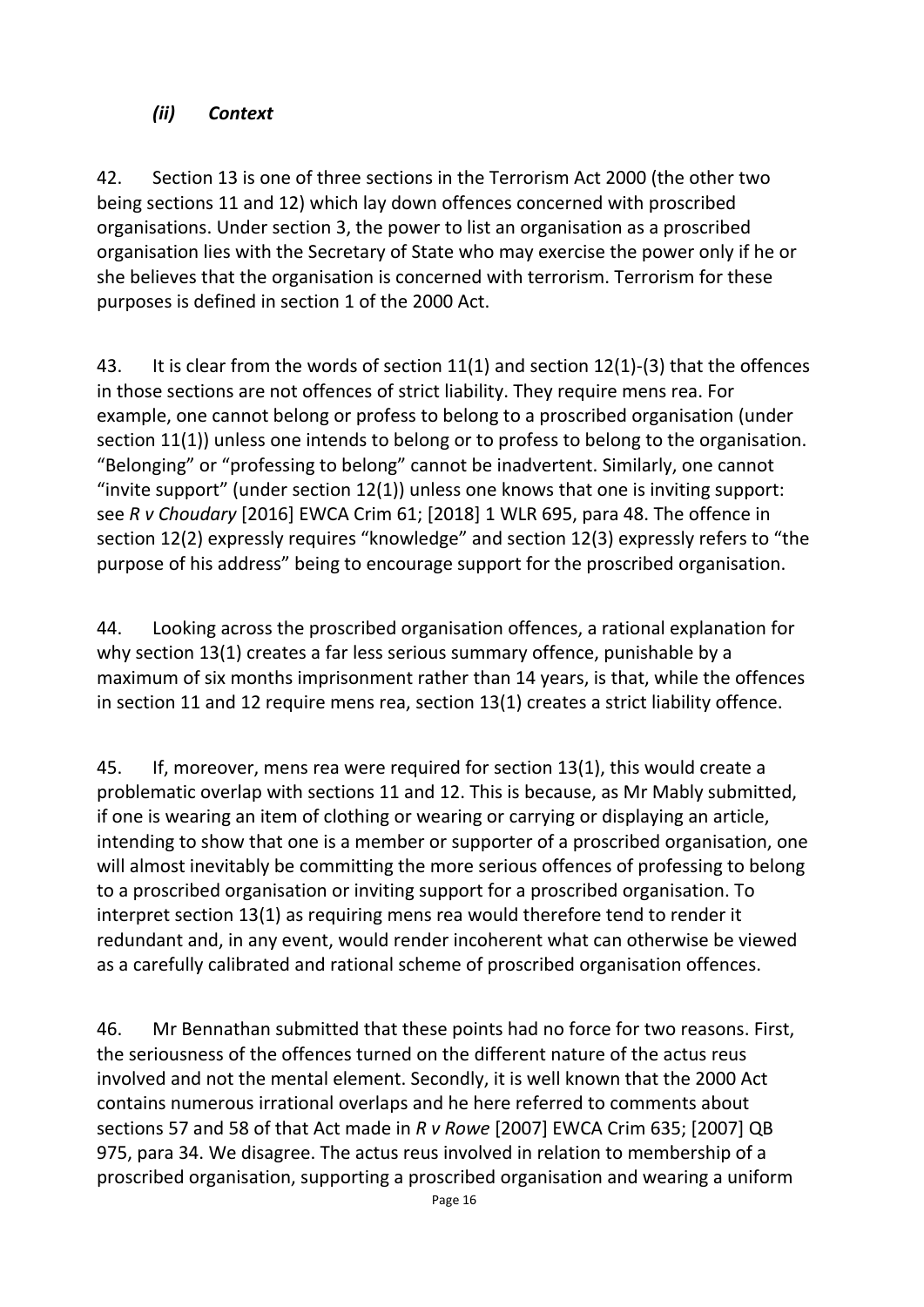of a proscribed organisation (dealt with respectively in sections 11-13 of the 2000 Act) are not sufficiently distinct to merit the different treatment (in terms of procedure and maximum punishment) they are afforded by the criminal law. In our view, it is the mens rea involved in relation to the first two types of conduct, covered by sections 11 and 12, that can rationally explain why they are treated as so much more serious than the strict liability offence in section 13. And we do not accept that, at least in relation to the offences in sections 11-13, one should read the legislation as creating a scheme of offences that is irrational and incoherent. Moreover, the passage in *R v Rowe*  referred to by Mr Bennathan does not support his submission. On the contrary, Lord Phillips CJ, giving the judgment of the Court of Appeal, was making the point that, while there is some overlap between sections 57 and 58, there are significant differences between them and he went on to say, at para 36:

> "These differences between the two sections are rational features of a statute whose aims include the prohibition of different types of support for and involvement, both direct and indirect, in terrorism."

47. There is a further point to be made about section 57 which creates an offence of possession for terrorist purposes.

## "**57. Possession for terrorist purposes**

(1) A person commits an offence if he possesses an article in circumstances which give rise to a reasonable suspicion that his possession is for a purpose connected with the commission, preparation or instigation of an act of terrorism.

(2) It is a defence for a person charged with an offence under this section to prove that his possession of the article was not for a purpose connected with the commission, preparation or instigation of an act of terrorism."

48. Although this offence, like section 13(1), uses the words, "give rise to a reasonable suspicion", this is plainly not a strict liability offence because section 57(2) goes on to provide a defence where the defendant can prove that the possession was not for terrorist purposes. One can therefore see that, within the same Act, there is a provision with some similarity to section 13(1) in relation to which it has been regarded as necessary to spell out a defence. The obvious inference is that that is necessary because otherwise the provision would have been regarded as imposing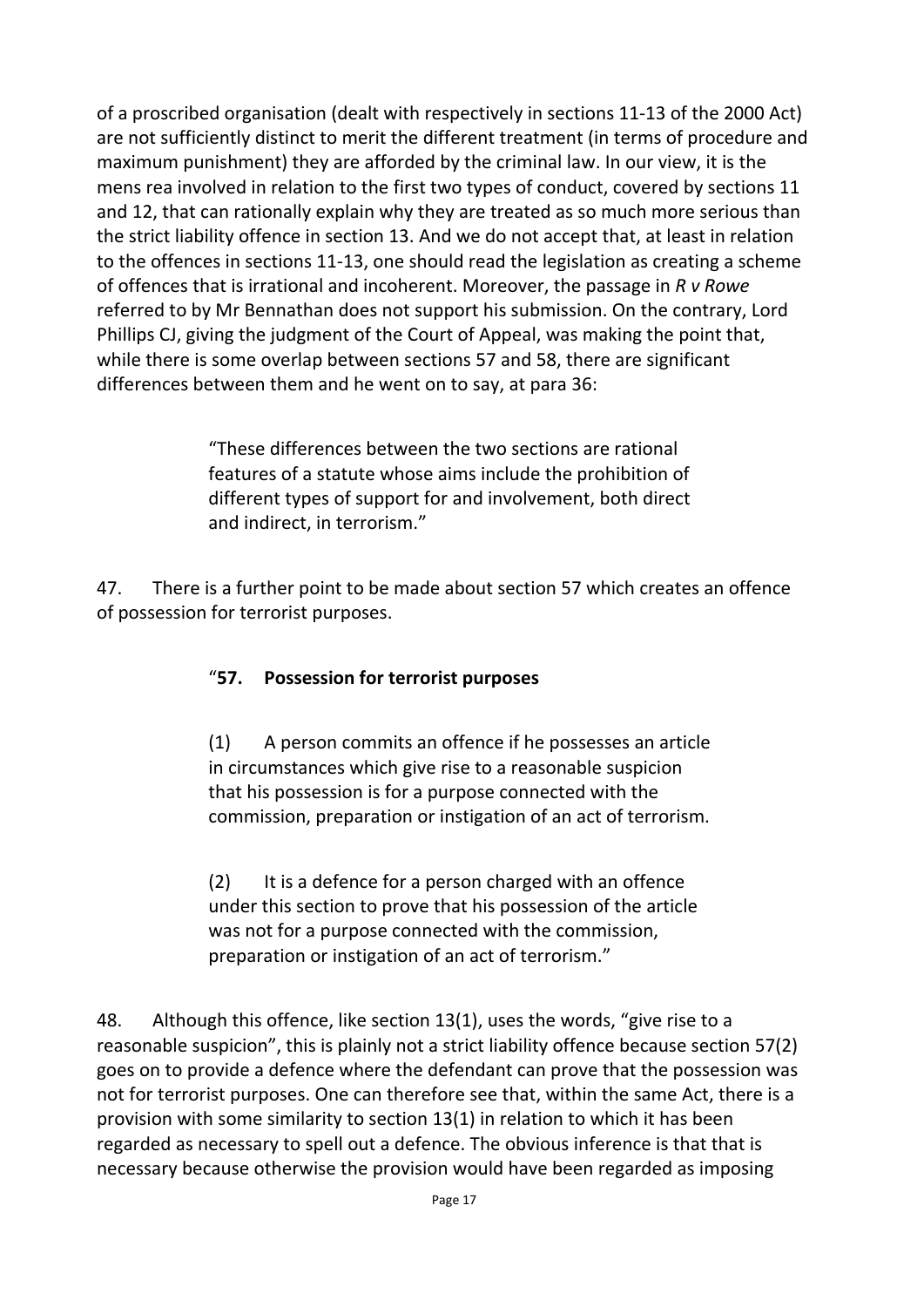strict liability (which would have been inappropriate for a very serious criminal offence for which there is a maximum sentence of 15 years). As Holroyde LJ said in the Divisional Court at para 57:

> "It is … relevant that Parliament provided a statutory defence to the offence created by section 57 of the 2000 Act … but has not made a similar provision for the offence created by section 13 … the distinctions drawn between the various offence-creating provisions must be deliberate, and are in my view indicative of an intent to create in section 13 an offence which does not require mens rea."

49. We also regard it as of some relevance to consider the two new offences in sections 12 and 13 that were added by the Counter-Terrorism and Border Security Act 2019 (set out in paras 21-22 above). These offences were created subsequent to the events in this case. But they have some significance to the question on strict liability that we are answering. This is because section 12(1A) makes clear, by express words, the mens rea that is required (recklessness), while section 13(1A) creates a parallel offence for publication of images to that in section 13(1) - using exactly the same words of arousing "reasonable suspicion" - without including any words importing mens rea (although analogously to section 13(1), as made clear in para 26 above, there must be the limited mental element of knowledge that one is publishing).

50. While there is no suggestion that these 2019 reforms were influenced by the events of this case (and, as Mr Bennathan stressed, the reforms were made several months before the decision of the Divisional Court in this case) the importance of these two new offences is that they are consistent with, and in that sense support, the view put forward above that, while sections 11 and 12 require mens rea, section 13 imposes strict liability. As Holroyde LJ said in the Divisional Court at para 56: "They show Parliament drawing clear and deliberate distinctions between the ingredients of related but distinct offences."

51. Counsel on both sides drew our attention to the historical background to section 13. Section 13 re-enacted section 3 of the Prevention of Terrorism (Temporary Provisions) Act 1989 and section 31 of the Northern Ireland (Emergency Provisions) Act 1996. Although there were minor linguistic changes, the substance of the offences remained the same. Section 3 of the Prevention of Terrorism (Temporary Provisions) Act 1989 can be traced back through Acts of the same name in 1984, 1976 and 1974. The 1974 Act had been enacted in response to numerous acts of terrorism, including the Birmingham pub bombings. There are no reported cases under the Prevention of Terrorism (Temporary Provisions) Acts or the Northern Ireland (Emergency Provisions)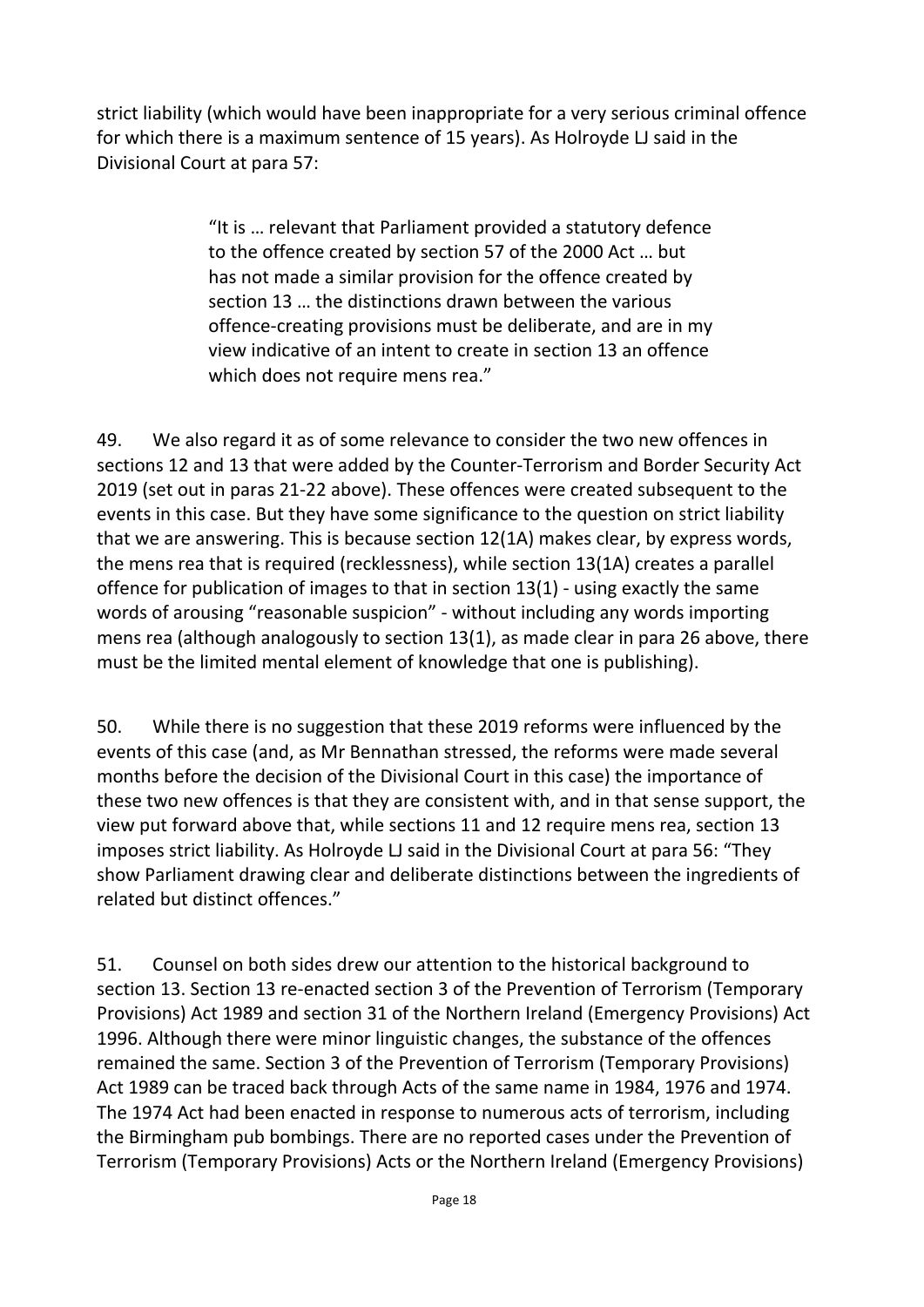Acts. None of the predecessor sections contained any reference to the offences requiring mens rea and similarly those sections did not include a reasonable excuse, or similar, defence. And it is of some interest and significance that, in looking at section 2(1) of the Prevention of Terrorism (Temporary Provisions) Act 1984, which was in substance identical to section 13(1) of the 2000 Act (although using the term "reasonable apprehension" rather than "reasonable suspicion"), *Smith and Hogan*, *Criminal Law*, 5th ed (1983), p 795 (repeated in the 6th ed (1988), pp 846-847) commented as follows:

> "So long as the wearing etc gives rise to a reasonable apprehension of membership or support the offence is committed: there is no need to prove that D intended or foresaw that apprehension."

52. Prior to 1974, there was one similar but not identical offence to section 13(1). Section 1(1) of the Public Order Act 1936 created the offence of wearing a uniform signifying association with any political organisation or with the promotion of any political object in a public place or at a public meeting:

## "**1. Prohibition of uniforms in connection with political objects**

(1) Subject as hereinafter provided, any person who in any public place or at any public meeting wears uniform signifying his association with any political organisation or with the promotion of any political object shall be guilty of an offence …"

53. This provision was considered in *O'Moran v Director of Public Prosecutions* [1975] 1 QB 864. It was held by the Divisional Court that the berets and dark clothing worn by the defendants, either at a funeral or at a march, constituted the wearing of a uniform signifying association with a political organisation (Provisional Sinn Fein or the Irish Republican Army). There was no issue raised in the Divisional Court about mens rea. Nevertheless, Mr Bennathan drew our attention to the fact that the stipendiary magistrate in that case (see at pp 870-871) had discharged one defendant because, although wearing a black beret, that was his usual headdress and he had not adopted it on that occasion in order to signify his association with the Provisional Sinn Fein. He submitted that this showed that the Public Order Act 1936, the predecessor of section 13(1), had always been understood as requiring mens rea in the sense that, in wearing the item in question, the defendant must intend to signify an association with the political association in question. But there was no mention by the Divisional Court of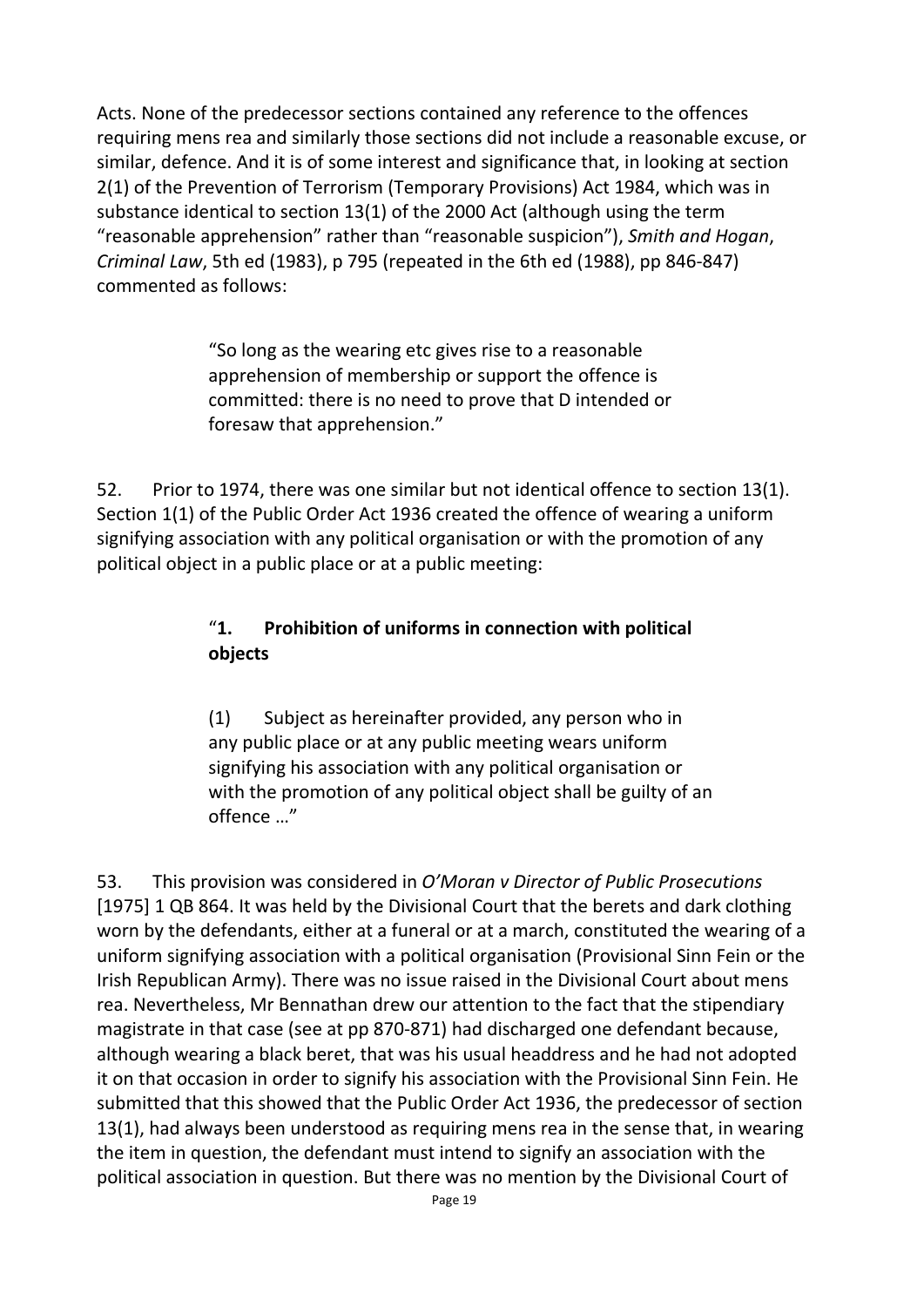that decision by the magistrate so that this is a very slender basis on which to say that the need for a mens rea was always well-understood. In any event, we consider that the word "signifying" can be more naturally interpreted as importing "intention" than the words "arousing reasonable suspicion" in section 13(1).

## *(iii) Purpose*

54. In the Divisional Court, Holroyde LJ at paras 52-53 said the following as regards the purpose of section 13(1):

> "52. … it is important to consider the purpose of section 13 and the mischief it aims to prevent. Parliament has legislated to proscribe certain terrorist organisations, and the purpose of section 13 is to give practical effect to such proscription. The mischief at which it is aimed is conduct which leads others reasonably to suspect the wearer of being a member or supporter of a proscribed organisation, that being conduct which gives rise to a risk that others will be encouraged to support that proscribed organisation or to view it as legitimate (and I would add, though it is not essential to my decision, that it also gives rise to a risk of public disorder resulting from a hostile reaction on the part of others). The risk arises whatever the understanding or intention of the wearer. A group of people waving PKK flags in Whitehall is a potent symbol of apparent support for the PKK, and therefore an encouragement of others to support the PKK, whether or not individual members of the group intend to express support for that proscribed organisation. In short, a person who commits the actus reus of the section 13 offence by his conduct creates the risk I have mentioned, whether or not he intends to do so or knows that he is doing so.

> 53. There is good reason for Parliament to have criminalised such conduct. It must be remembered that by section 3(4) of the 2000 Act, an organisation can only be proscribed if the Secretary of State believes that it is concerned in terrorism; and by section 1, terrorism means the use or threat of action which involves serious violence against a person or serious damage to property, endangers life, creates a serious risk to public health or safety or is designed seriously to interfere with an electronic system, and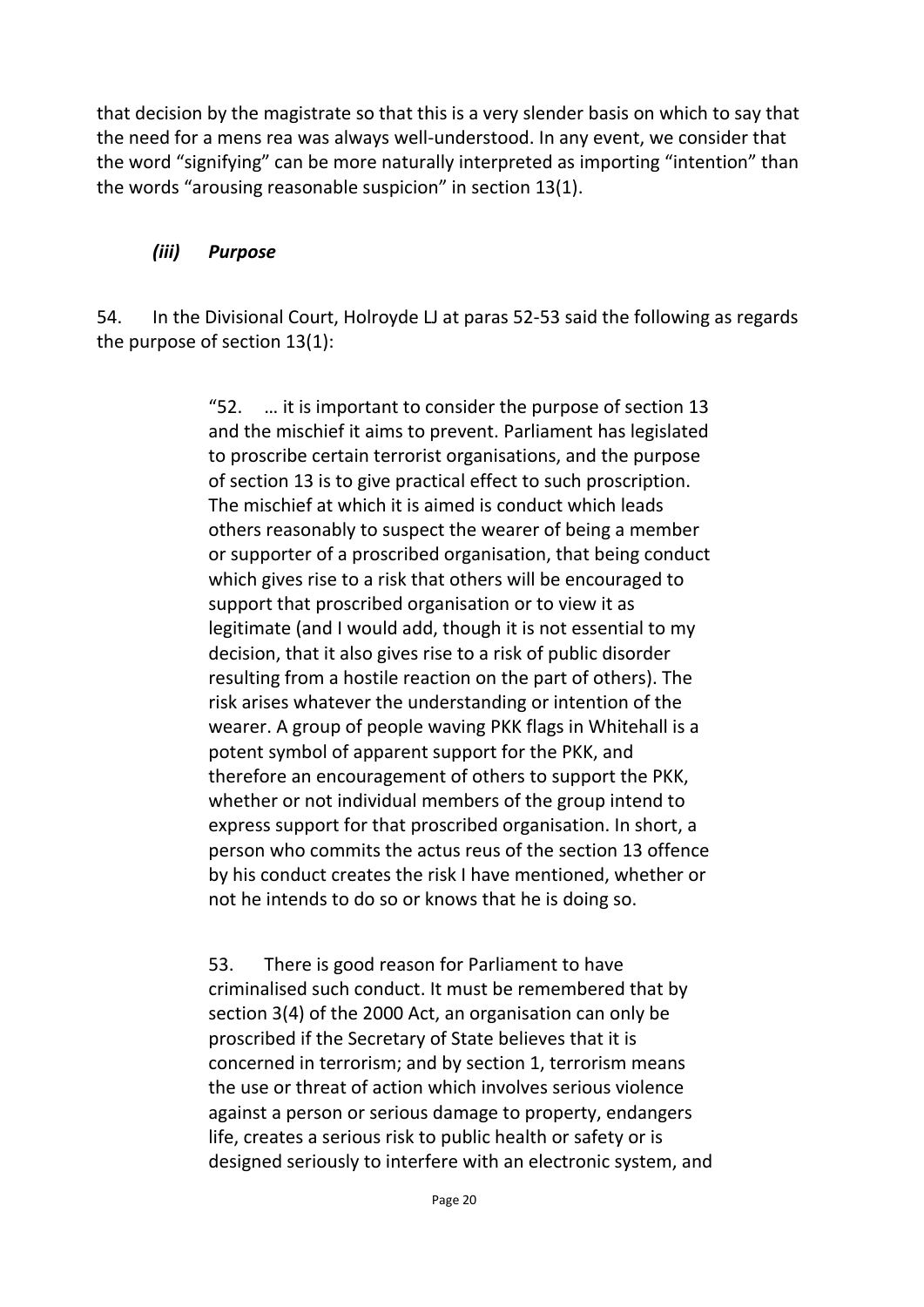which is designed to influence the government or intimidate the public for the purpose of advancing a political, religious, racial or ideological cause. In short, conduct which falls within section 13 is conduct which arouses reasonable suspicion of membership of or support for an organisation involved in violence designed to influence the government or intimidate the public."

55. We agree with that very clear reasoning of Holroyde LJ. The strict liability interpretation of the offence in section 13(1) is supported by the purpose (or mischief or policy) behind the offence. Although there is nothing to assist in the explanatory notes to the Terrorism Act 2000, the offence is concerned with the effect on other people not the intention or knowledge of the defendant. It is designed to deny a proscribed organisation the oxygen of publicity or a projected air of legitimacy. It seeks to avoid others becoming aware of, and potentially becoming supporters of, proscribed organisations. It may also be regarded as having a role in avoiding public disorder that may result from reaction against displays of support for proscribed organisations. More generally, the offence is part of a rational counter-terrorism strategy to stymie the operation of proscribed organisations. At root the strategy rests on the Secretary of State's listing of an organisation as a proscribed terrorist organisation.

56. Although her Ladyship was looking more generally at all three proscription offences, we also agree with the observations of Sharp LJ, giving the judgment of the Court of Appeal in *R v Choudary* at para 38:

> "As is clear from the statutory framework, the regime of proscription in Part II of the 2000 Act is integral to the measures that Parliament has considered necessary to combat organisations concerned with terrorism. No one doubts … the competence of Parliament to legislate to proscribe organisations concerned with terrorism, as so defined; nor we would add, its competence to make proscription effective by inhibiting activities associated with such organisations. In short, statutory proscription is of no value or effect if the legislature does not also provide the means to enforce it, or put it into effect."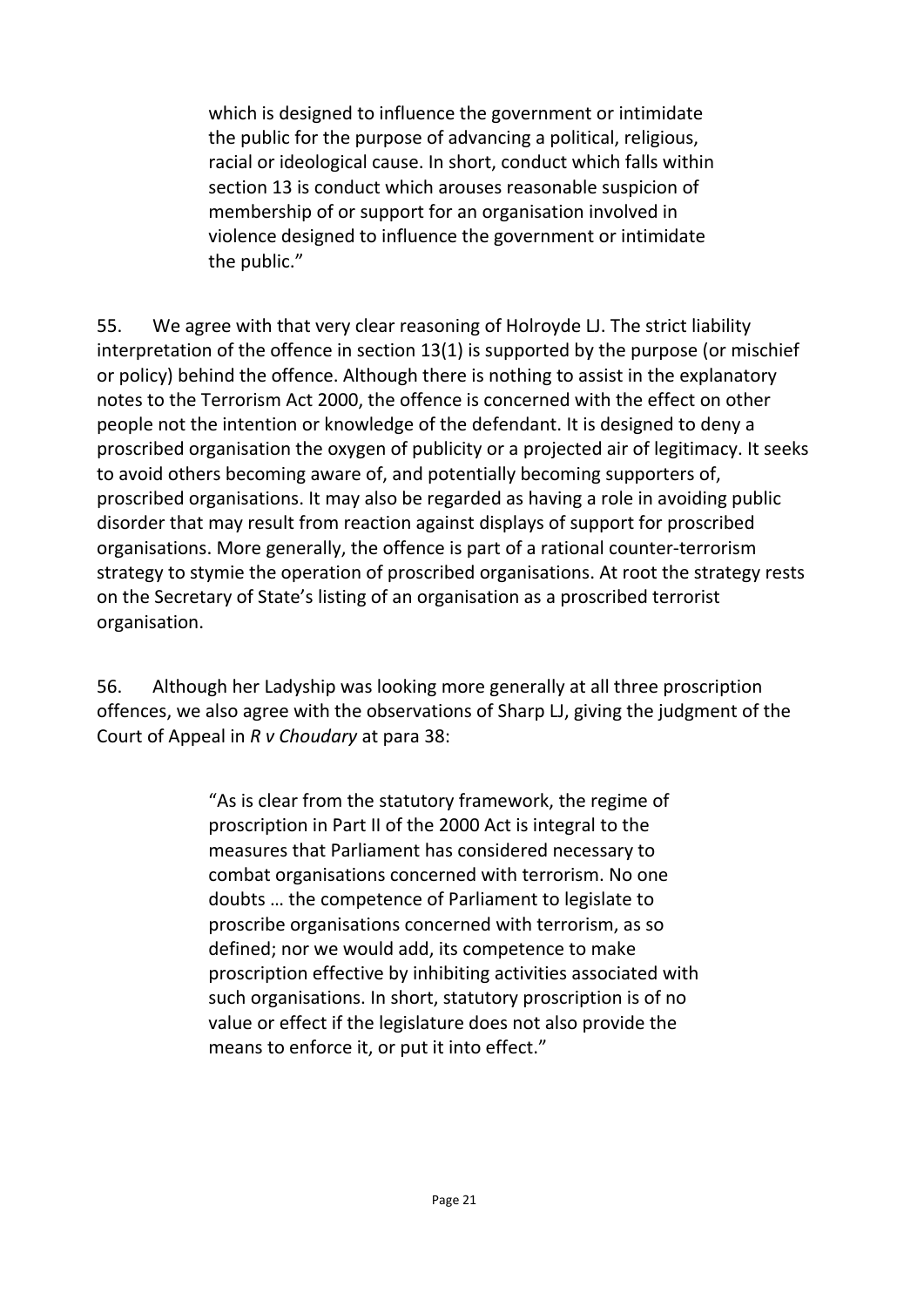## *(iv) Absurd and unfair consequences?*

57. Mr Bennathan submitted that there would be absurd and unfair consequences if section 13(1) were to be interpreted as imposing strict liability. He gave the hypothetical example of a person carrying a flag or placard who cannot read the English on the flag or placard or is partially-sighted and cannot see what is on the flag or placard; or the police officer who is carrying a flag or placard that has been seized as an exhibit. Such people, he submitted, might be guilty of the offence, if interpreted as being one of strict liability, which would be absurd and unfair. We have some doubts as to how helpful it is to speculate about hypothetical situations that are far removed from the facts of the case with which we are concerned. In at least some of the hypothetical situations postulated by Mr Bennathan, further facts may show that the objective circumstances would be insufficient to arouse the relevant reasonable suspicion (for example, if the police officer carrying away the exhibit is in police uniform). In any event, strict liability offences almost inevitably have unfortunate consequences for what have been termed "luckless victims" (see the discussion in *Nurse v Republic of Trinidad and Tobago* [2021] AC 1, paras 41-44). And if there are harsh but unlikely consequences, that are not resolvable in practice by prosecutorial discretion, we regard that as an insufficiently strong reason to override the reasons we have set out above for why section 13(1) should be interpreted as imposing strict liability.

## **(4) Conclusion on Issue 1**

58. Our conclusion is that section 13(1) is a strict liability offence. There is no extra mental element required over and above the knowledge required for the wearing or carrying or displaying of the article to be deliberate. The strong presumption as to mens rea is rebutted by necessary implication - in the words of Lord Nicholls in *B v Director of Public Prosecutions* the implication is "compellingly clear" - because of the words used, the context and the purpose of the provision.

## **5. Issue 2: is it compatible with the right to freedom of expression guaranteed by article 10 of the Convention for an offence under section 13 to be one of strict liability?**

59. It should be noted at the outset that, without affecting its substance, we consider it marginally preferable to formulate Issue 2 in the way just set out (compare the formulation of the Divisional Court at para 7 above).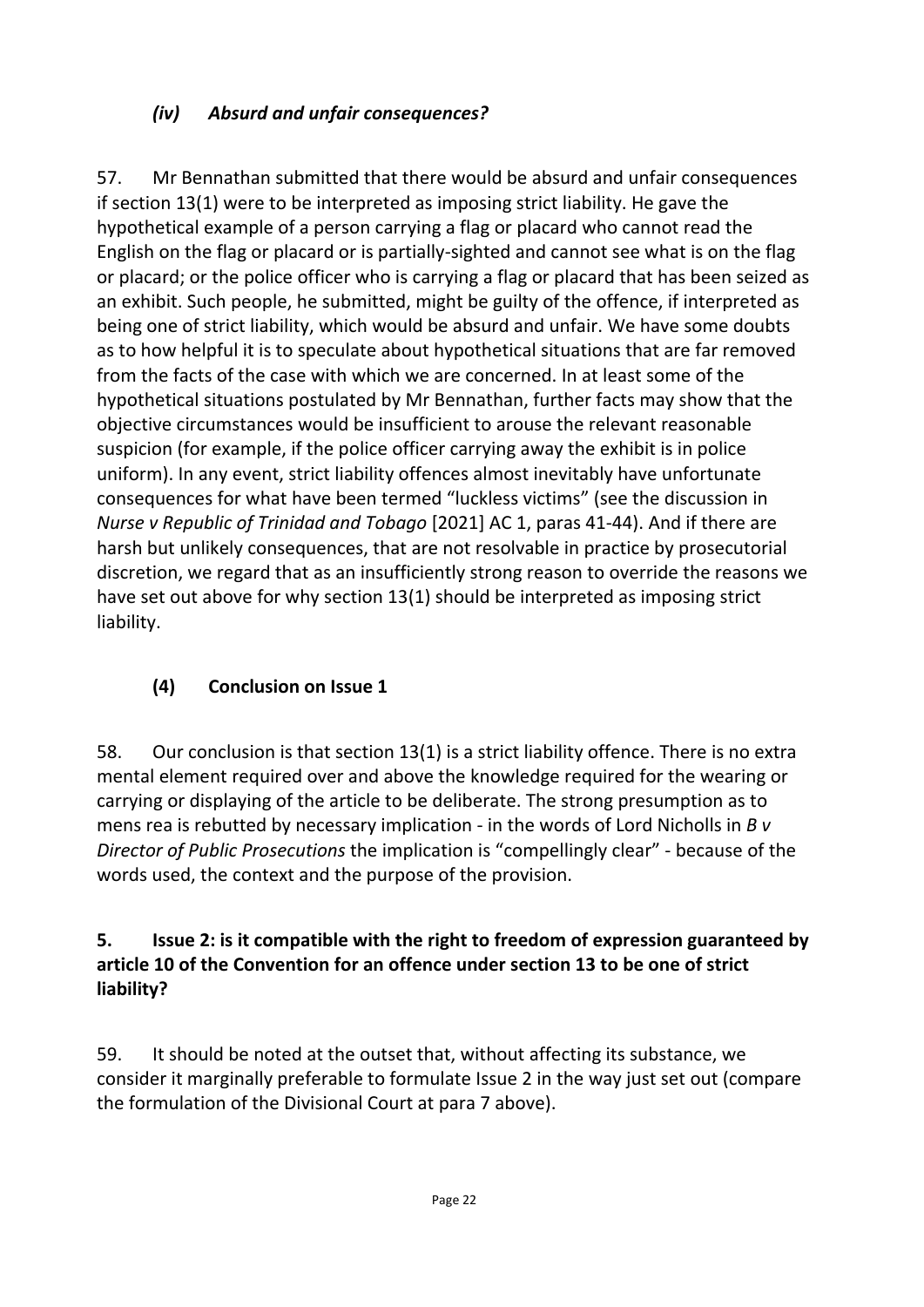60. The appellants submit that article 10 is another reason to regard section 13 as not being a strict liability offence on the grounds that to criminalise the mere carrying of a flag of a proscribed organisation, without requiring relevant mens rea, is an unjustified interference with the right guaranteed by article 10. Indeed, both article 10 and the common law attach considerable importance to freedom of expression. However, it is not suggested that the common law would go further than article 10 in this regard in the circumstances of this case. It is common ground that section 13 is an interference for the purposes of article 10(1) - the question is: was it justified for the purposes of article 10(2) of the Convention?

61. To be justified under article 10(2), an interference with the right to freedom of expression must have been (i) prescribed by law, (ii) intended for one or more of the legitimate aims set out in article 10(2) and (iii) necessary in a democratic society to achieve that aim or aims: see *Perinçek v Switzerland* (2015) 63 EHRR 6 (Application No 27510/08, 15 October 2015, para 124). It will be seen from para 66 below that the concept of necessity in a democratic society includes the concept of proportionality.

62. As to the first requirement, section 13 is of course set out clearly in the Terrorism Act 2000, but the Strasbourg Court has made it clear that the requirement also entails, among other things, a requirement of foreseeability:

> "A norm could not be regarded as a 'law' unless it was formulated with sufficient precision to enable the person concerned to regulate his or her conduct: he or she needed to be able - if need be with appropriate advice - to foresee, to a degree that was reasonable in the circumstances, the consequences that a given action could entail. However, the Court went on to state that these consequences did not need to be foreseeable with absolute certainty, as experience showed that to be unattainable." (*Perinçek v Switzerland*, para 131)

63. The appellants submit that section 13 did not meet this requirement because a person could commit the offence without any intention to do so. But that does not mean that the offence is not prescribed by law. The law clearly stated what they must not do, and a legal adviser would have been able to explain it to them. Moreover, the list of proscribed organisations is published so that they would have been able to discover that the PKK was a proscribed organisation.

64. As to the second requirement, the aims of proscribing organisations are at least two of the matters expressly referred to in article 10(2), namely, the interests of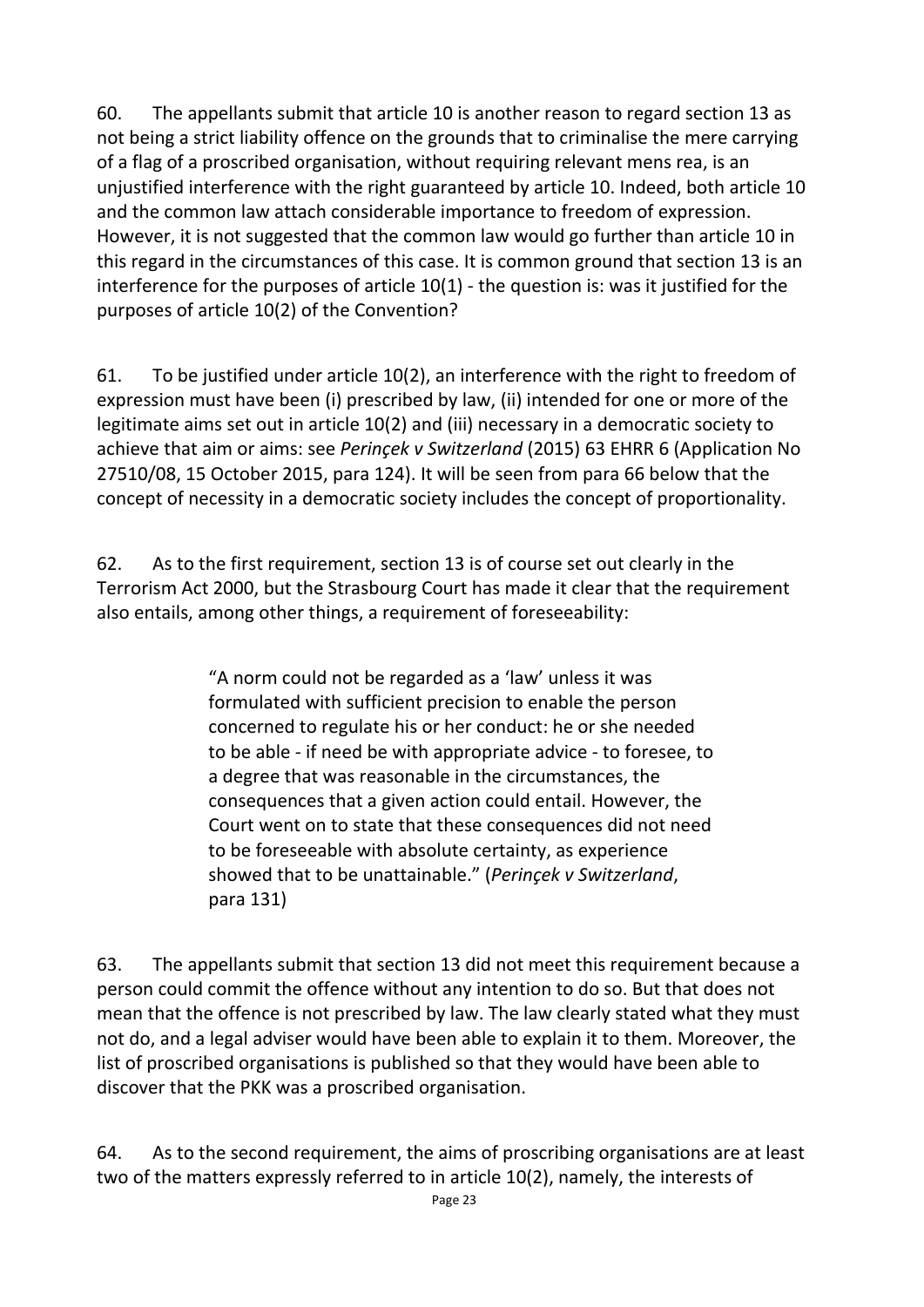national security and the prevention of disorder. The offences created in Part II of the 2000 Act, which are those set out in sections 11 to 13, are designed to make the proscription of terrorist organisations effective to safeguard national security and ensure order. This is apparent from the provisions of the 2000 Act which set out when the Secretary of State can proscribe an organisation and the definition of terrorism. The Secretary of State cannot declare an organisation to be proscribed unless he or she believes that it is concerned in terrorism. For this purpose, an organisation is concerned in terrorism if it commits or participates in acts of terrorism, prepares for terrorism, promotes or encourages terrorism or is otherwise concerned in terrorism (section 3(4) and (5)). "Terrorism" is widely defined in section 1(1) and (2) of the 2000 Act, set out in para 23 above. As a result of these provisions, an act of terrorism may relate not simply to the risk of violence or damage to property but also to a risk to public health or the disruption of an electronic system. While the actions when said to be terrorist must attain a certain level of seriousness, it is apparent that there is a link between the two article 10(2) aims identified above and the provisions for proscribed organisations viewed as a whole.

65. Membership of, or support for, a proscribed organisation (as dealt with in sections 11 and 12 of the 2000 Act) is a serious matter. If a refugee is convicted of the offence of membership or support of a proscribed organisation there is a presumption that he or she has been convicted of a serious offence for the purposes of article 33(2) of the Refugee Convention 1951 and that he or she constitutes a danger to the community of the United Kingdom, justifying expulsion from the United Kingdom: Nationality, Immigration and Asylum Act 2002, section 72 and the Nationality, Immigration and Asylum Act 2002 (Specification of Particularly Serious Crimes) Order 2004 (SI 2004/1910), paragraph 2 and Schedule 1. The offences in sections 11 and 12 of the 2000 Act have been specified for this purpose but not the offence under section 13 of that Act. This is a clear indication, in addition to the fact that the offence is summary only and carries a maximum penalty of six months' imprisonment (see para 44 above), that, while concerned to combat terrorism by proscription of organisations, the offence under section 13 is regarded as less serious than other offences concerned to achieve the same aim.

66. As to the third requirement, that the interference should be necessary in a democratic society, the Strasbourg Court in *Perinçek* set out, at para 196, the correct approach to be adopted and, in so doing, stressed that necessity is not to be lightly found and that the interference must be proportionate to the legitimate aim pursued:

> "196. The general principles for assessing whether an interference with the exercise of the right to freedom of expression is 'necessary in a democratic society' within the meaning of article 10(2) of the Convention are well-settled in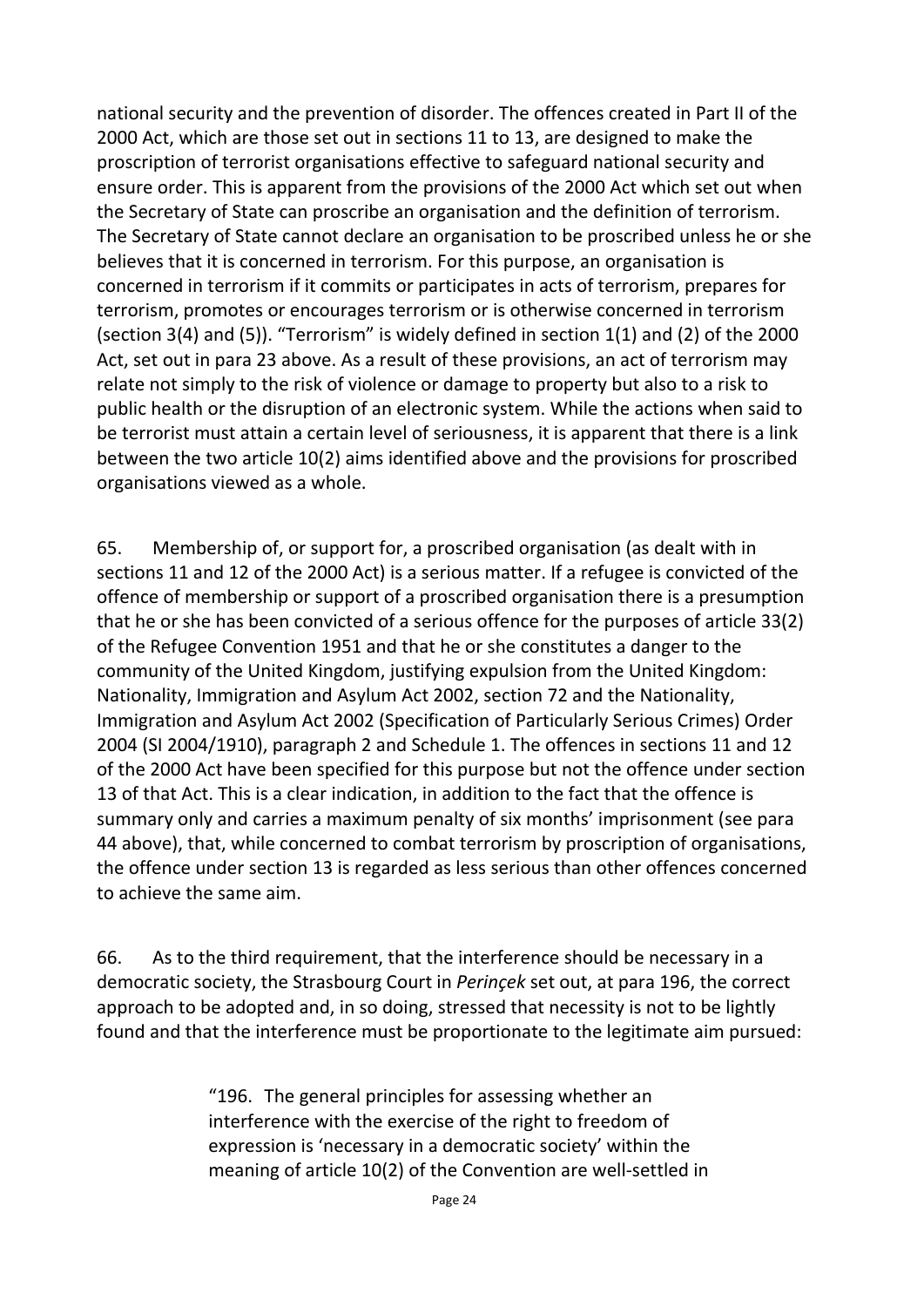the court's case law. As noted by the Chamber, they were recently restated in *Mouvement raëlien suisse v Switzerland* and *Animal Defenders International v United Kingdom*, and can be summarised as follows:

> (i) freedom of expression is one of the essential foundations of a democratic society and one of the basic conditions for its progress and for each individual's self-fulfilment. Subject to article 10(2), it applies not only to 'information' or 'ideas' that are favourably received or regarded as inoffensive or as a matter of indifference, but also to those that offend, shock or disturb. Such are the demands of pluralism, tolerance and broadmindedness without which there is no 'democratic society'. As set forth in article 10, this freedom is subject to exceptions, but these must be construed strictly, and the need for any restrictions must be established convincingly.

> (ii) the adjective 'necessary' in article  $10(2)$  implies the existence of a pressing social need. The High Contracting Parties have a margin of appreciation in assessing whether such a need exists, but it goes hand in hand with European supervision, embracing both the law and the decisions that apply it, even those given by independent courts. The court is therefore empowered to give the final ruling on whether a 'restriction' can be reconciled with freedom of expression.

(iii) The court's task is not to take the place of the competent national authorities but to review the decisions that they made under article 10. This does not mean that the court's supervision is limited to ascertaining whether these authorities exercised their discretion reasonably, carefully and in good faith. The court must rather examine the interference in the light of the case as a whole and determine whether it was proportionate to the legitimate aim pursued and whether the reasons adduced by the national authorities to justify it were relevant and sufficient. In doing so, the court has to satisfy itself that these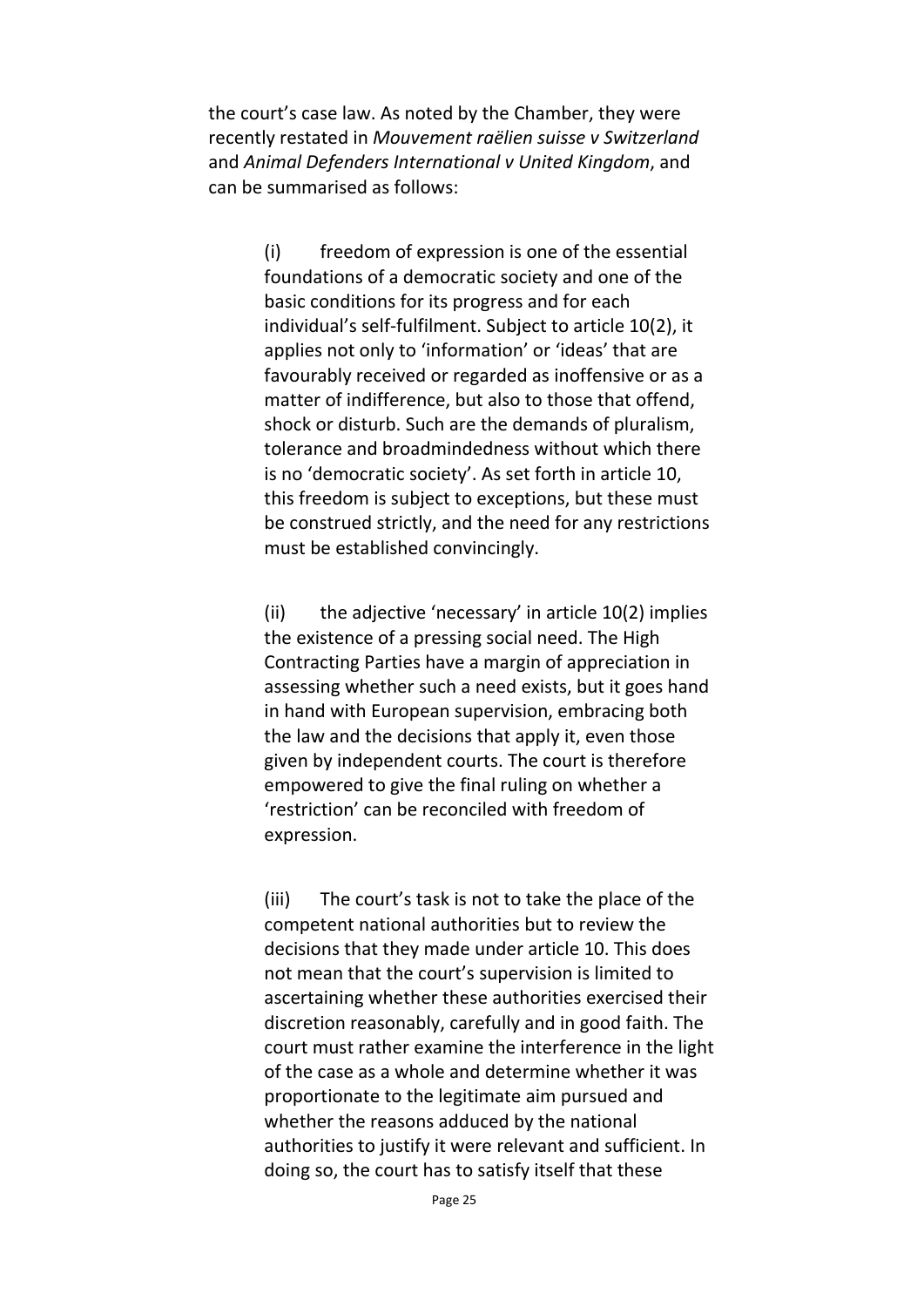authorities applied standards which were in conformity with the principles embodied in article 10 and relied on an acceptable assessment of the relevant facts."

67. It also follows that an offence may not be demonstrably wider than is necessary. As the Strasbourg Court very recently put it in *Yefimov v Russia* (Application Nos 12385/15 and 51619/15, 7 December 2021):

> "43. It is normally not sufficient that the interference was imposed because its subject-matter fell within a particular category or was caught by a legal rule formulated in general terms …"

> "46. … the containment of a mere speculative danger, as a preventative measure for the protection of a democracy, cannot be seen as pursuing a 'pressing social need'."

> "62. ... severe measures limiting Convention rights must not be resorted to lightly; more particularly, the principle of proportionality requires a discernible sufficient link between the application of such measures and the conduct and circumstances of the individual concerned. The authorities are required, when they decide to restrict fundamental rights, to choose the means that cause the least possible prejudice to the rights in question."

68. Section 13(1) of the 2000 Act restricts criminal liability to the case where the relevant acts are done "in such a way as to arouse reasonable suspicion that he is a member or supporter of a proscribed organisation". This makes clear that a central purpose of the provision is to deprive the organisation of the benefits to it of publicity (see para 55 above). Publicity would not be in the public interest because, for example, it is damaging to national security; and the provision is consistent with the least prejudicial means of achieving this purpose. Although the appellants submit that imposing strict liability cuts across the requirement for the interference to be the minimum necessary, it is our view that a fair balance has been struck between the position of the participants in the prohibited activity and the proper interest of the community in its security. This is primarily because the criminal sanctions are comparatively minor and the offence requires that the relevant conduct must arouse the reasonable suspicion that the person is a member or supporter of a proscribed organisation. There are also the procedural safeguards for the defendants of a criminal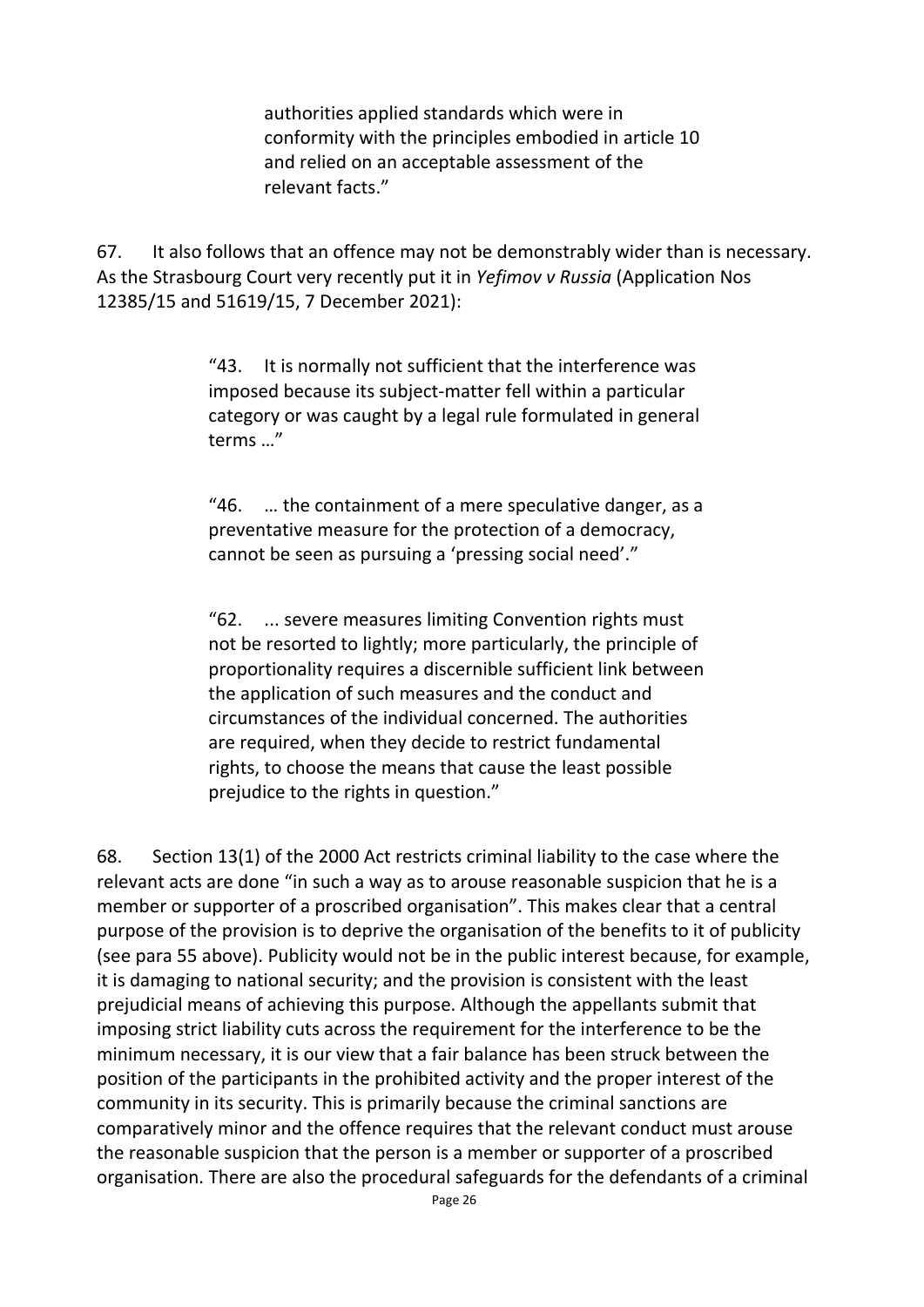process and trial. Furthermore, there is a procedure for securing the deproscription of a proscribed organisation by an application to the Proscribed Organisations Appeal Commission and a right of further appeal to the courts (sections 4 to 6 of the 2000 Act). If, like the PKK, the organisation originates outside the jurisdiction deproscription may involve relations with another state (with hostility and potential for violence) and thus engage the rights of others in the UK for the purposes of article 10(2) (see generally *R (Lord Carlile of Berriew) v Secretary of State for the Home Department* [2015] AC 945, para 7). If there is a successful appeal from the Secretary of State's refusal to deproscribe, there will be no criminal liability for actions taking place after the date of the Secretary of State's decision (the 2000 Act, section 7).

69. We have followed above the methodology adopted in the relevant Strasbourg jurisprudence. That approach has, in turn, been adopted by this court in past decisions. For example, in *Bank Mellat v HM Treasury (No 2)* [2013] UKSC 39; [2014] AC 700, in the context of the application of non-absolute Convention rights and judicial review, Lord Sumption (with whose judgment the majority agreed) said, at para 20:

> "The requirements of rationality and proportionality, as applied to decisions engaging the human rights of applicants, inevitably overlap … the question depends on an exacting analysis of the factual case advanced in defence of the measure, in order to determine (i) whether its objective is sufficiently important to justify the limitation of a fundamental right; (ii) whether it is rationally connected to the objective; (iii) whether a less intrusive measure could have been used; and (iv) whether, having regard to these matters and to the severity of the consequences, a fair balance has been struck between the rights of the individual and the interests of the community. These four requirements are logically separate, but in practice they inevitably overlap because the same facts are likely to be relevant to more than one of them."

See also the (dissenting) judgment of Lord Reed at para 74 referring to the same four elements.

70. We have considered each of those four requirements (or elements) in our analysis above. It is helpful to bear in mind that, as explained in *Bank Mellat*, the facts relevant to the different requirements may merge into one another. In the present case, it can be seen that, in so far as "least onerous means" is identifying a requirement, the facts relevant to that requirement merge into those relevant to the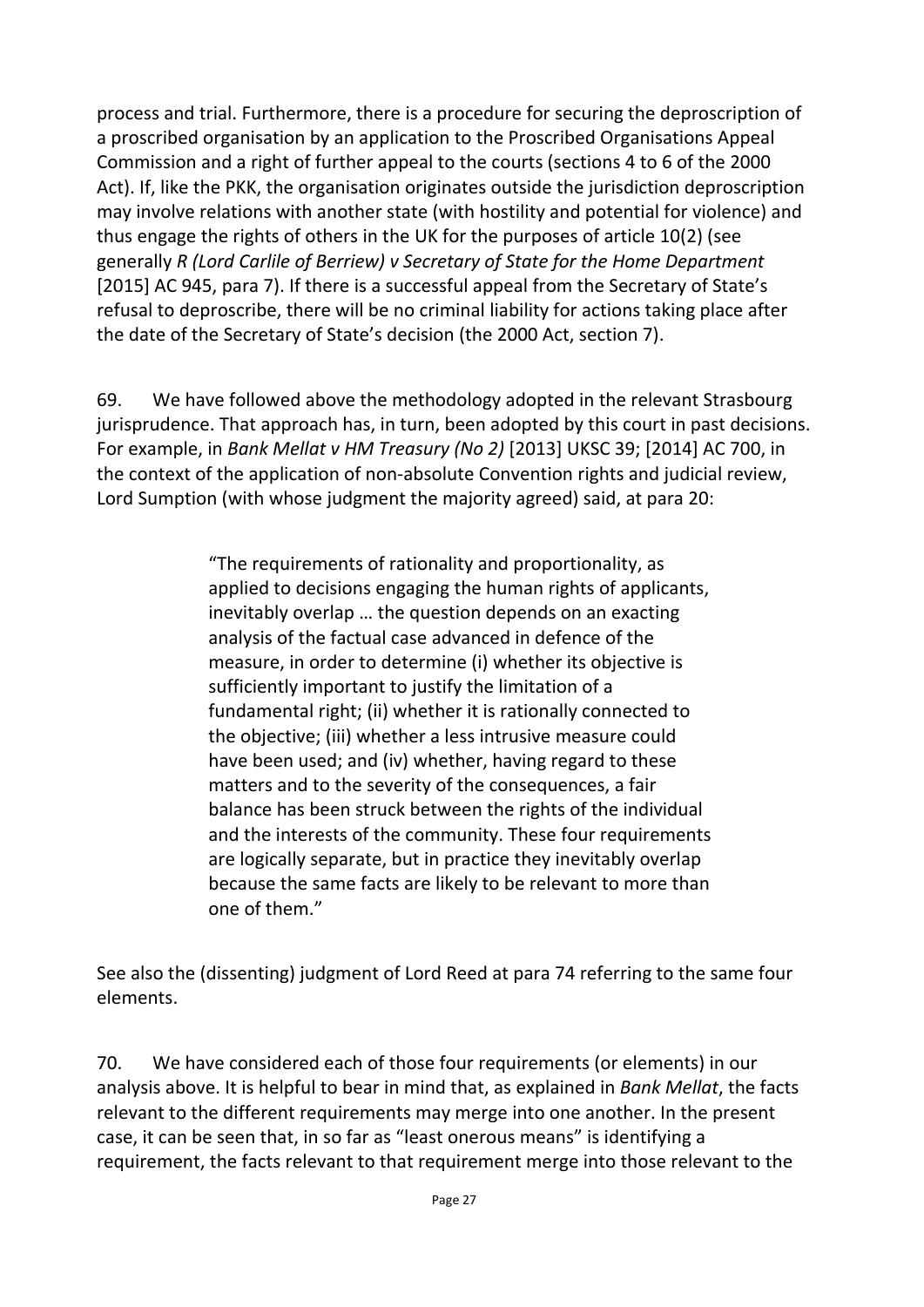fourth requirement of proportionality and both requirements are satisfied for the reasons given above. An alternative way of thinking about this relationship might be to recognise that "least onerous means" is here identifying an element to be considered rather than an essential requirement to be satisfied.

71. We appreciate that the effect on the appellants may turn out to be considerable in personal terms because this is a terrorist offence but that is part and parcel of the effect of the criminal law. Those who are convicted under section 13 but are refugees will not, however, be exposed by reason of their conviction to a presumption in favour of expulsion. In any event, the appellants' convictions may well not require any disclosure to any prospective employer after a period of say two years: Rehabilitation of Offenders Act 1974.

72. Mr Bennathan's principal submission on behalf of the appellants is that the requirement that the interference be necessary in a democratic society is not satisfied because there was no justification for making the offence one of strict liability. He submits that, on the basis of the authorities decided by the Strasbourg Court, this offence unnecessarily and disproportionately interferes with freedom of expression unless it requires an incitement to violence. If the mere waving of a flag is criminalised without requiring mens rea, a violation will occur.

73. The appellants' argument is in reality an attempt to run, in relation to section 13, the argument run in *R v Choudary* [2016] EWCA Crim 61; [2018] 1 WLR 695, in relation to section 12 of the 2000 Act, that "Strasbourg jurisprudence discloses a 'bright line' rule that criminalisation of speech infringes article 10 of the Convention unless the speech advocates or encourages violence" (para 62). The Court of Appeal in that case (Sharp LJ, William Davis J and Judge Stockdale QC) concluded that the offences in sections 11, 12 and 13 of the 2000 Act were essential to the proscription process because they were the means by which proscription is put into effect, which is to the same effect as the view we have already expressed. The Court of Appeal regarded the narrow scope of section 12 (offence of belonging to a terrorist organisation) as relevant to proportionality, since it did not criminalise the expression of opinion only the invitation of support for the proscribed organisation (para 70). Having considered, at paras 74-89, a substantial number of cases involving the criminalisation of expression in connection with terrorism, the Court of Appeal concluded, at para 89, that:

> "… contrary to the principle contended for, it has been held permissible in article 10 terms to criminalise speech which does not involve any incitement to violence albeit in rather different circumstances. See, for example, *Hoare v United*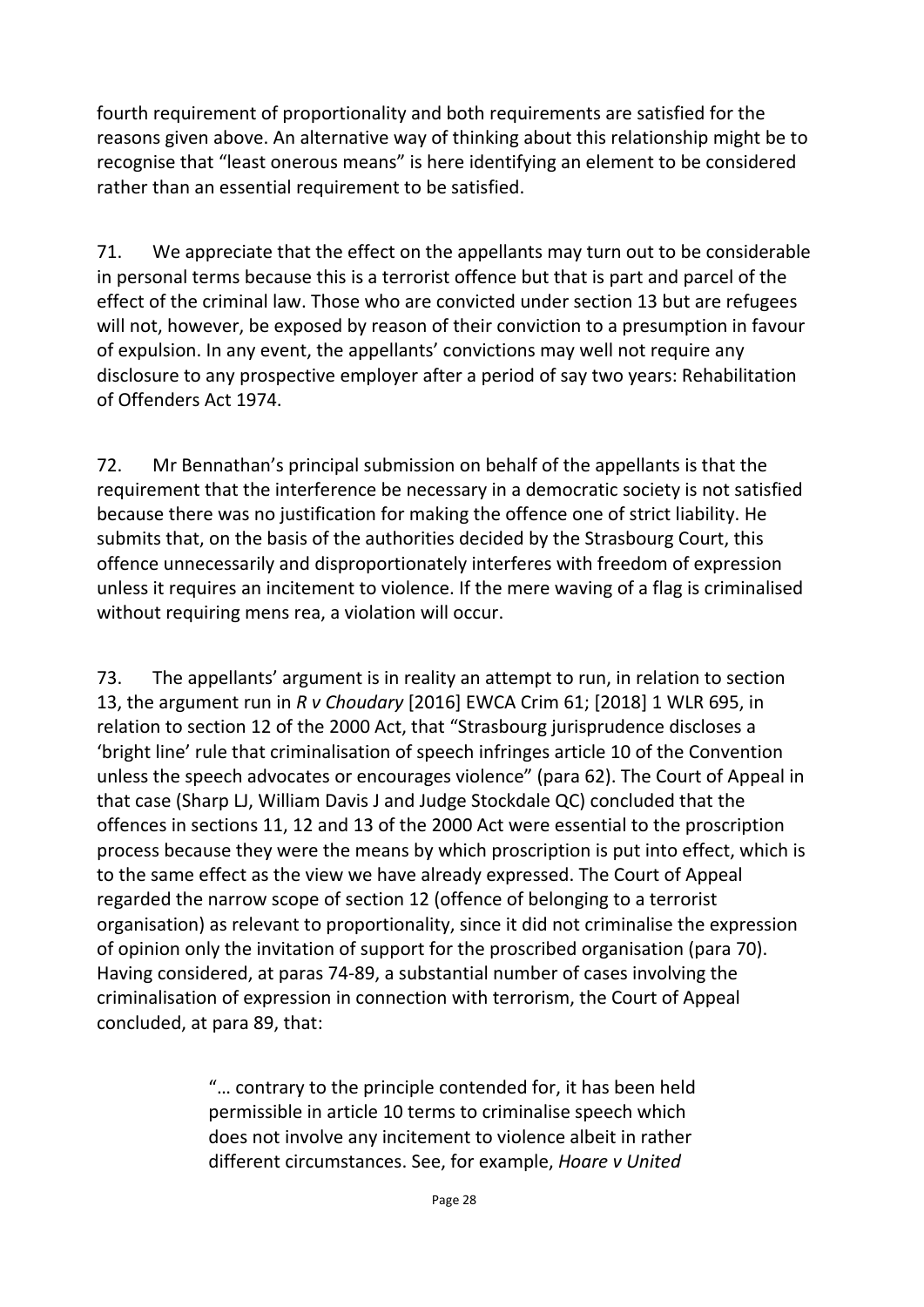*Kingdom* [1997 EHRLR 678 (obscenity) and *Wingrove v United Kingdom* (1996) 24 EHRR 1 (blasphemy)."

74. As to the results of reviewing this jurisprudence, we agree with the Divisional Court in this case that "the case law of the [Strasbourg Court] on which the appellants rely certainly shows a need to consider whether the accused was inciting violence, and the fact that he was not has been a factor in finding a breach of article 10 in some cases" (para 66). We also agree with the Divisional Court's further holding that: "The appellants have not been able to point to any unequivocal statement of principle to the effect that a restriction on freedom of expression can only be justified where expression includes an incitement to violence" (para 68). We do not think it is necessary for us to go through the 20 or so cases relied on to show that: it is sufficient for us to refer to one of those cases, *Alekhina v Russia* (2018) 68 EHRR 14*,* in para 76 below. Furthermore, the "bright-line" issue was addressed very recently in *Yefimov*. This was a case where a human rights activist was exposed to a severe criminal penalty for critical comments that he had made about the Russian Orthodox Church in Karelia. The Strasbourg Court made it clear, as one would expect especially given the way in which terrorism has been defined at least in the 2000 Act, that incitement to violence was one of the factors in a multi-factorial assessment of whether the restriction was justifiable under article 10. That means that it is not a determinative factor and that there are many other factors to be taken into account. As explained in *Perinçek* (see para 66 above) the function of the Strasbourg Court is to examine the case as a whole. Thus, in *Yefimov* the Strasbourg Court said as follows:

> "43. The court's assessment of the necessity of interference in cases concerning allegedly extremist speech takes into account a number of factors: the existence of a tense political or social background; the presence of calls for or a justification of - violence, hatred or intolerance, the manner in which the statements were made, and their potential to lead to harmful consequences. It is normally not sufficient that the interference was imposed because its subject-matter fell within a particular category or was caught by a legal rule formulated in general terms; what is rather required is that it was necessary in the specific circumstances (see *Perinçek*, cited above, paras 205-208)."

75. As the Strasbourg Court explained in *Perinçek*, at para 208:

"In all of the above cases, it was the interplay between the various factors rather than any one of them taken in isolation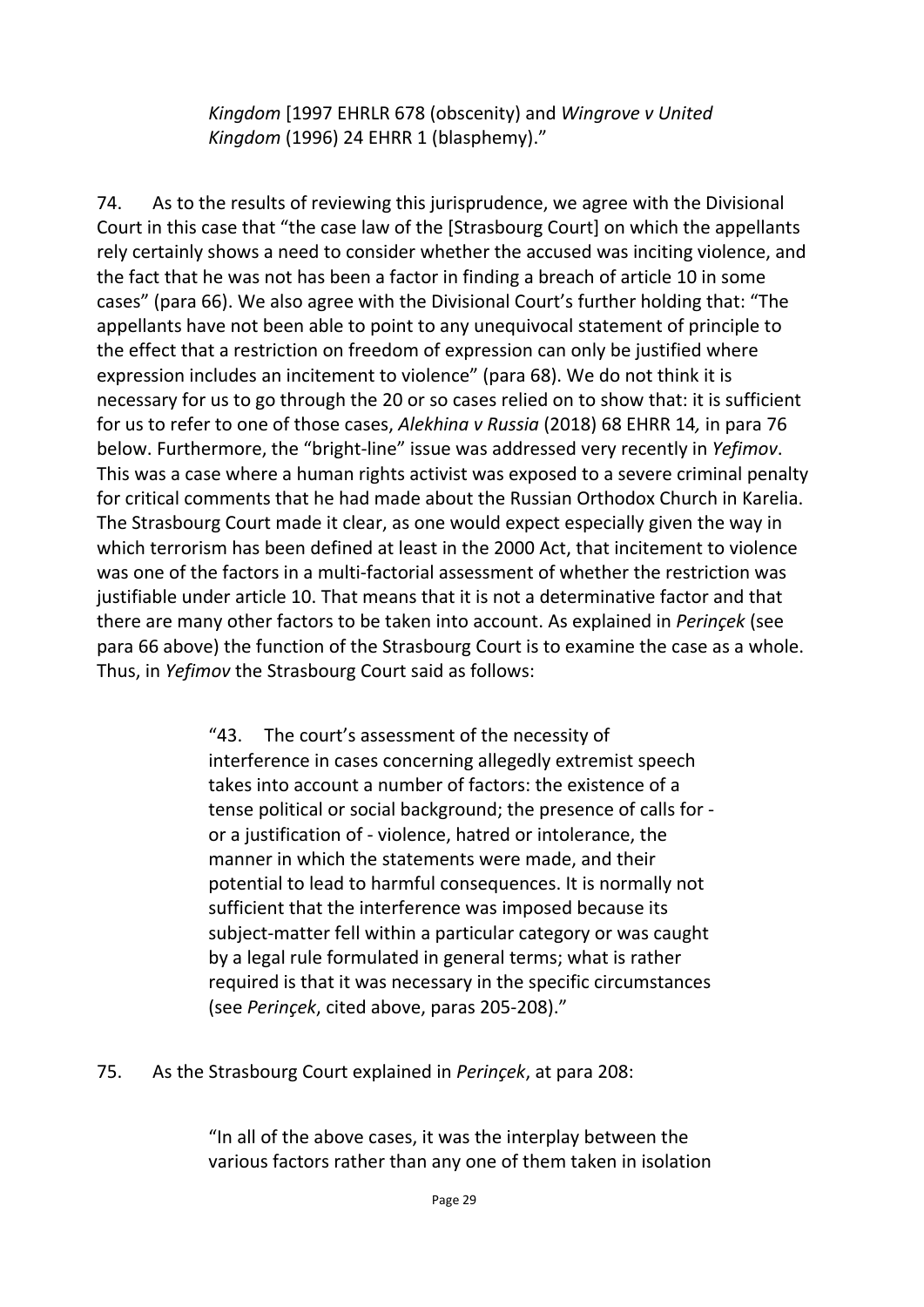that determined the outcome of the case. The court's approach to that type of case can thus be described as highly context-specific."

76. In support of their "bright-line" submission, the appellants relied, for example, on *Alekhina v Russia*, but, in that case too, the Strasbourg Court made the point that incitement to violence was only one factor in a multi-factorial assessment (see paras 220-221). The Strasbourg Court also referred to the policy guidance issued, and recommendations made, by the UN Human Rights Committee and ECRI (the European Commission against Racism and Intolerance), which were "in similar vein" (para 222). It also noted that some international bodies gave greater protection to freedom of expression and permitted interference with it only if there was an incitement to violence (para 223), but the Strasbourg Court did not adopt this approach.

77. The essential point about section 13 is that it is a highly focused provision aimed at ensuring that proscribed organisations do not obtain a foothold in the UK through the agency of people in this country. It is about a restriction, or deterrence, designed to avoid violence, not the prevention of a situation in which there is an immediate threat of violence or disorder. We consider that this is a sufficient justification for the restriction on freedom of expression involved in section 13. Accordingly, we take the same view in relation to section 13 as the Court of Appeal did in *R v Choudary* in relation to section 12 of the 2000 Act*,* and reject the argument that incitement to violence is necessary if a violation of article 10 by section 13 is to be avoided. We consider that section 13 is Convention-compliant.

78. For completeness, we should add that Mr Bennathan went even further with his principal submission on article 10 and argued that, even if mens rea were required for section 13, there would still be a violation of article 10 unless the speech or conduct in question was inciting violence. It follows a fortiori from what we have said above that, if mens rea were required, there would be no violation of article 10.

79. We therefore agree with the conclusion of the Divisional Court in this case on Issue 2 essentially for the reasons given by Holroyde LJ. As he said in summary, at para 73:

> "the section 13 offence is compatible with article 10. It imposes a restriction on freedom of expression which is required by law; is necessary in the interests of national security, public safety, the prevention of disorder and crime and the protection of the rights of others; and is